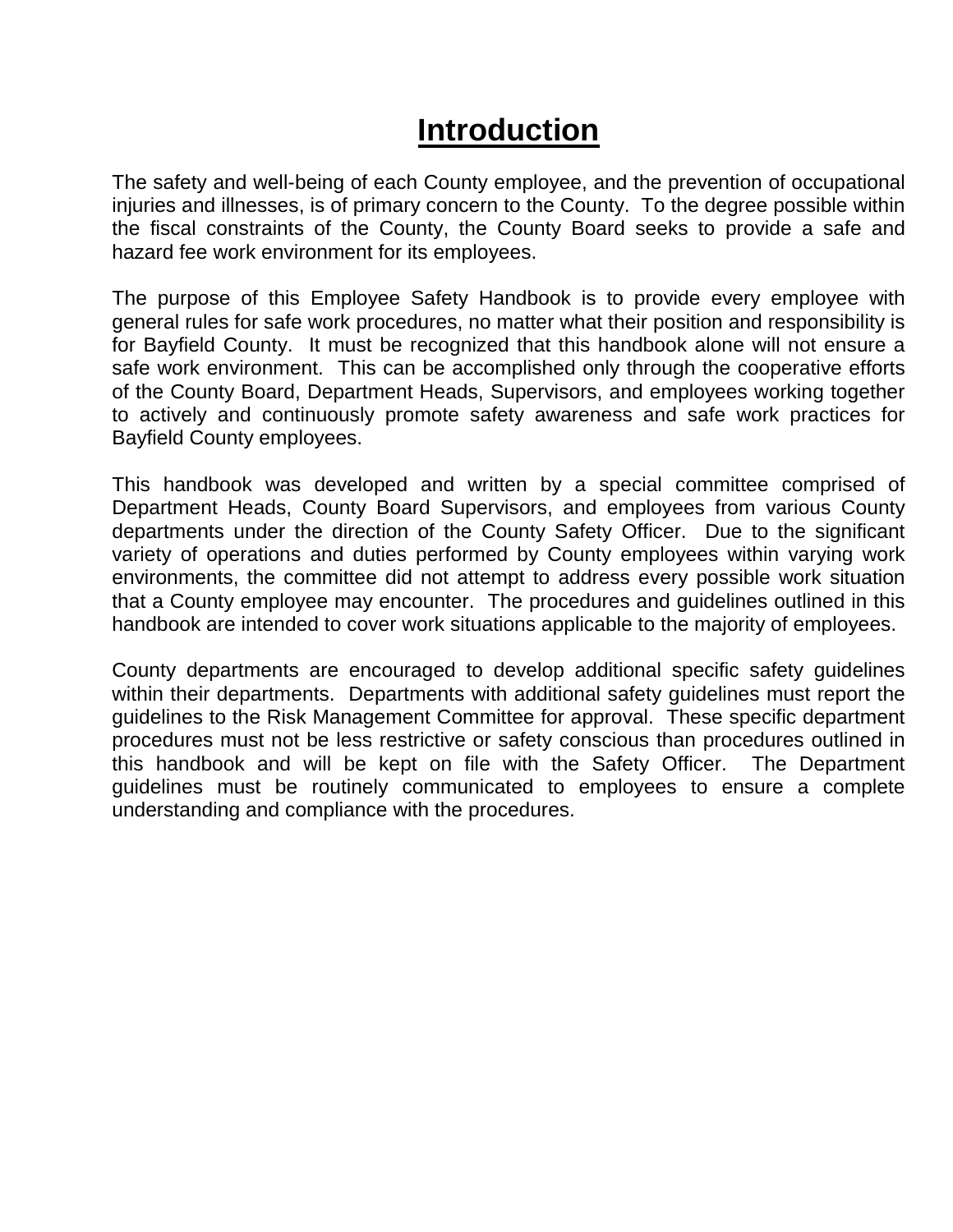# **SECTION 1 Division of Responsibility**

#### **1.01 Responsibilities of the County Board**

- A. Adopt an effective loss control safety plan.
- B. Announce to County employees that a loss control safety plan has been adopted and strongly urge all employees to work together to support the program to reduce accidents.
- C. Provide employees with safe tools and equipment and/or the funds necessary to properly furnish their workstation with safe, state-of-the-art equipment within the financial means of the County's budget.
- D. Assume direct responsibility for loss control or appoint an individual who will be responsible for successful operation of the program.
- E. Provide the necessary training and/or training dollars to ensure that management and all employees are properly and adequately trained in safety procedures related to their County positions.
- F. Periodically review progress of the safety and loss control program and reemphasize support for the program.

# **1.02 Responsibilities of the Risk Management Committee**

- A. Identify areas of risk.
- B. Establish communications and meetings with County departments at risk for insurance losses.
- C. Inventory exposures and create a prioritized list of exposures and planned corrective actions.
- D. Develop control techniques for exposures.
- E. Monitor claims as they occur: *Was the claim reported properly and promptly? Was claim preventable? Were safety rules followed? Did Department Head take appropriate disciplinary action if needed? Do safety rules need to be changed?*
- F. Provide an annual report to the County Board.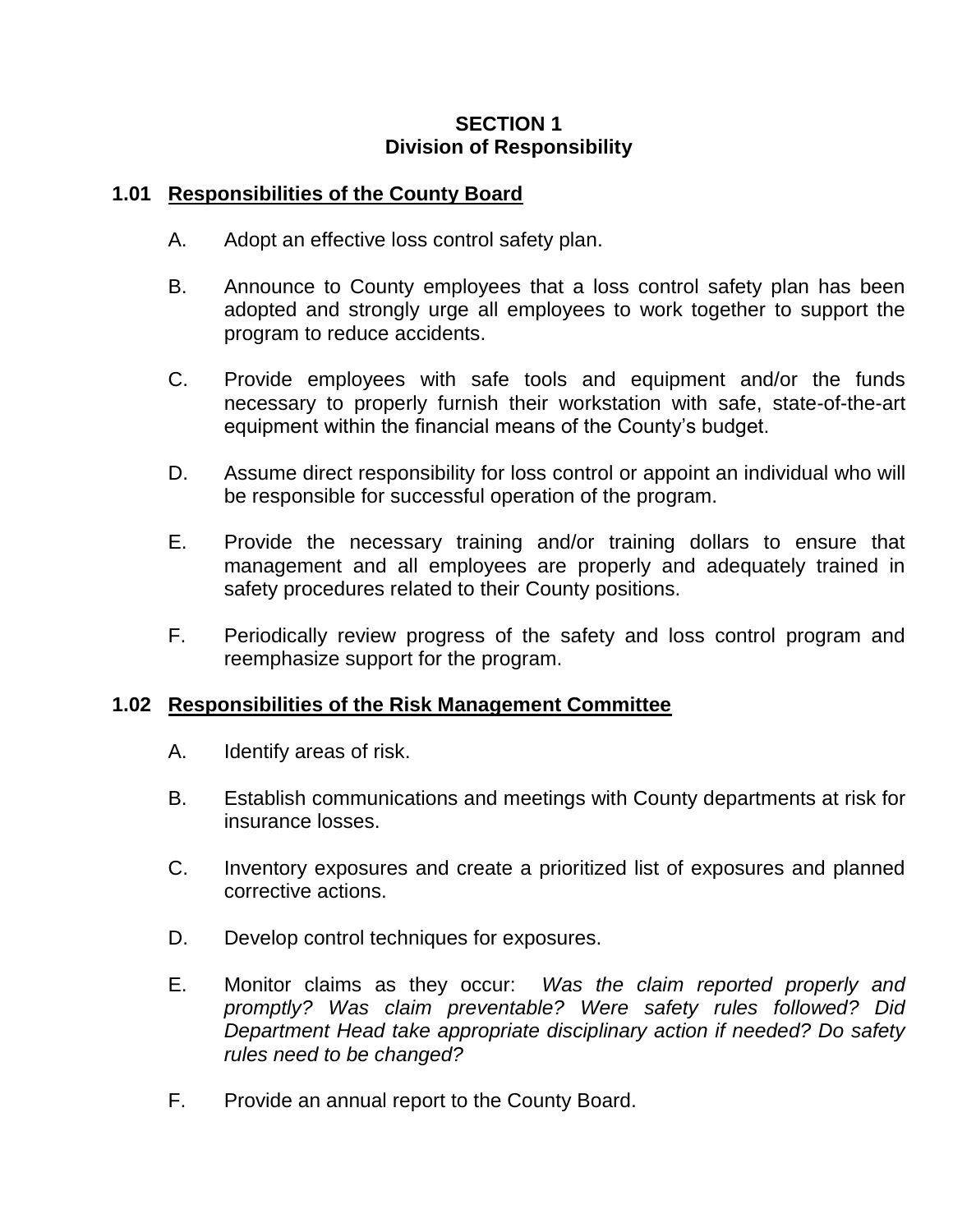## **1.03 Responsibilities of Management and Supervisors**

- A. Communicate safety procedures to employees, including any new and/or revised procedures.
- B. Ensure employees receive proper training in safe work procedures within the budget provided by the County Board.
- C. Communicate expectations regarding employee adherence to safe work procedures, and take appropriate disciplinary action on known incidents of negligence consistent with the personnel policies of the County.
- D. Serve as role models to employees by personally adhering to safe work procedures.
- E. Investigate job related accidents, injuries, and illnesses, and work toward implementing procedures which may prevent future recurrence of such accidents.
- F. File County accident reports with the County Administrator's Office within prescribed timetables.
- G. Receive and evaluate employee safety concerns and suggestions, and work to correct potentially hazardous situations.
- H. Provide the equipment necessary for employees to safely perform their job responsibilities within the financial means provided by the County Board.

#### **1.04 Responsibilities of the County Safety Officer**

- A. Receive and evaluate safety concerns and suggestions, and assist supervisors and employees in correcting potentially hazardous situations.
- B. Recommend new and/or revised safety procedures for the County based on changes in safety standards, or a recognized need to address and correct unsafe work practices.
- C. Maintain and update the County Employee Safety Handbook and distribute new and/or revised guidelines to Department Heads for distribution to County employees.
- D. Assist County Department Heads and Supervisors with implementing employee safety training and education programs.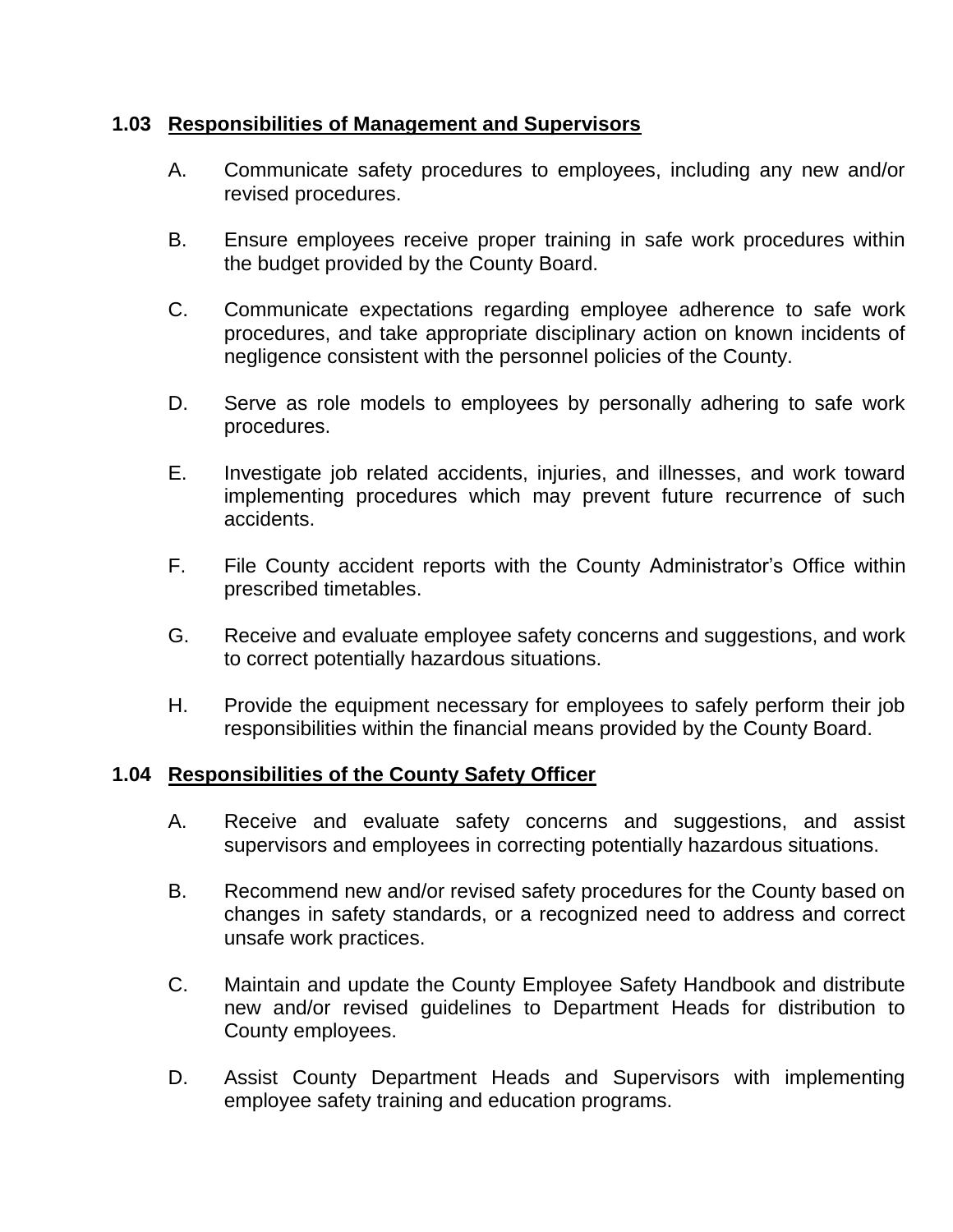- E. Act as a liaison between the County Personnel Department and insurance providers in the reporting and follow-up on accidents involving County employees.
- F. Maintain and monitor accident and loss control records and reports for Bayfield County.
- G. Communicate loss control and safety information to County Department Heads and work with them to address problem areas.
- H. Serve as a liaison between County departments, County Board committees, and the County Board to secure necessary funding for training and equipment to ensure a safe working environment for all County employees.

#### **1.05 Responsibilities of Employees**

- A. Be knowledgeable of the guidelines and requirements of the Bayfield County Employee Safety Handbook and comply with the handbook guidelines, including any additional guidelines developed for employee's specific department or work area.
- B. Assist in training new employees in safety guidelines and safe work procedures when requested by the supervisor or Department Head.
- C. Report all job related injuries, accidents, or illnesses to supervisors immediately, or as soon as possible.
- D. Assist management in compiling information needed to file complete and accurate accident reports.
- E. Report potentially hazardous work situations, including suggestions for correcting the condition(s), to supervisors.
- F. Utilize and maintain County safety equipment and immediately report defective or dangerous equipment to supervisors.
- G. Adhere to safe work procedures on the job.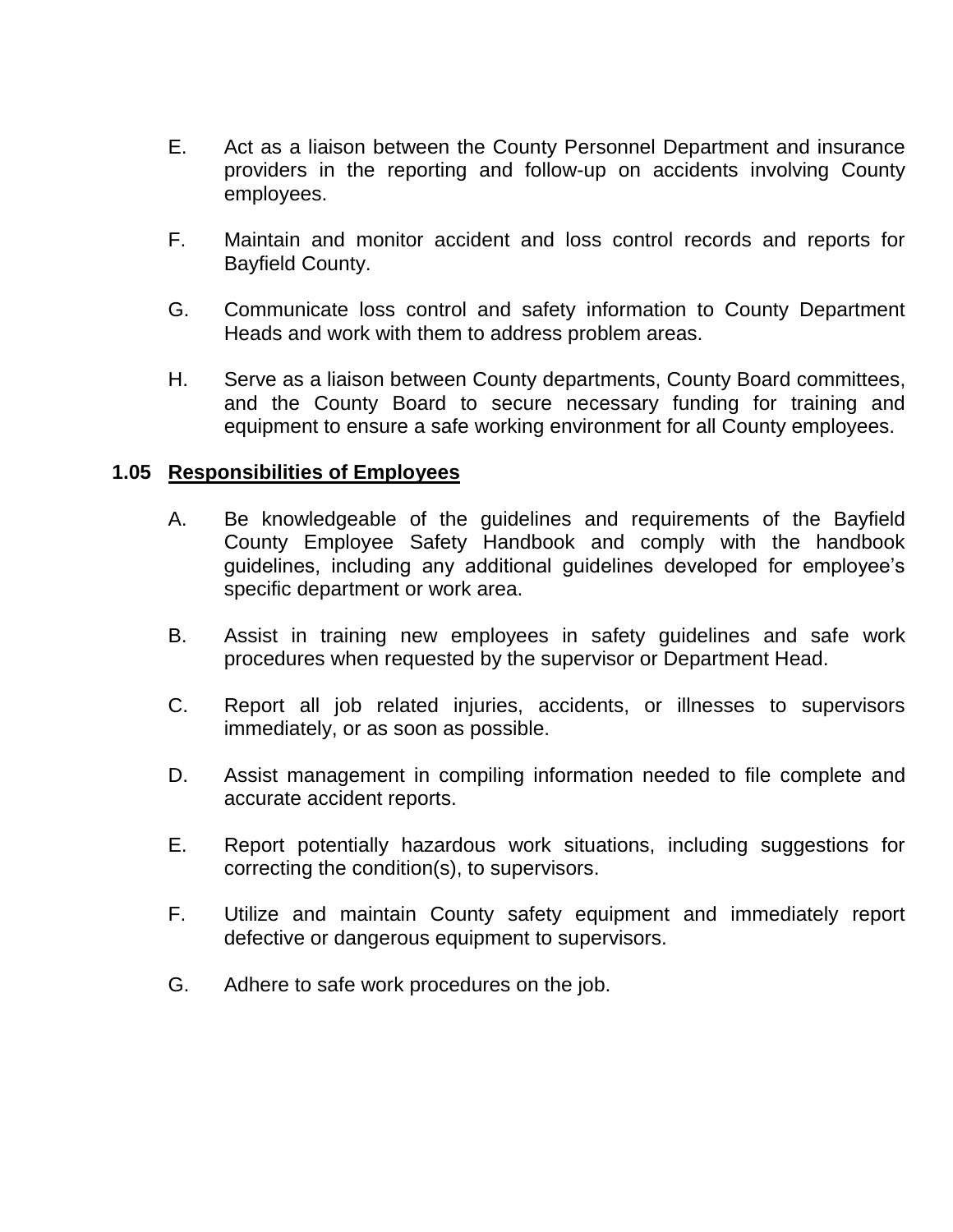# **SECTION 2 Accident Procedures**

#### **2.01 General Accident and Work Injury Reporting**

- A. When an accident occurs on the work site, the first priority is to remove yourself (and/or others) from further danger.
- B. Report accidents immediately to our work site supervisor for investigation and documentation. When possible, reporting the accident should be done prior to seeking medical attention; however, the seriousness of the accident will dictate whether this is feasible.



- C. Accidents which may initially appear to be minor can develop into a major health problem. For this reason, it is a good policy to report all accidents, no matter how small, to your supervisor.
- D. An Employer's First Report of Injury or Disease must be completed for all work related injuries and illnesses.
	- 1) Since the information on the Employer's First Report of Injury or Disease is often used to complete appropriate insurance reports, it is extremely important this form be complete and accurate. The employee(s) involved in the accident and witness(es) to the accident should cooperate with the supervisor during the accident investigation process.
	- 2) Accident Investigation Forms must be completed and forwarded to the County Administrator's office within twenty-four (24) hours of an accident whenever possible.

#### **2.02 Accident Reviews**

A. Accidents should always be initially investigated and reviewed by your immediate supervisor. The Accident Investigation Form provides space for the supervisor to identify what can be done to prevent recurrence of an incident. This section should be completed by the supervisor and reviewed by the Safety Officer and the Risk Management Committee.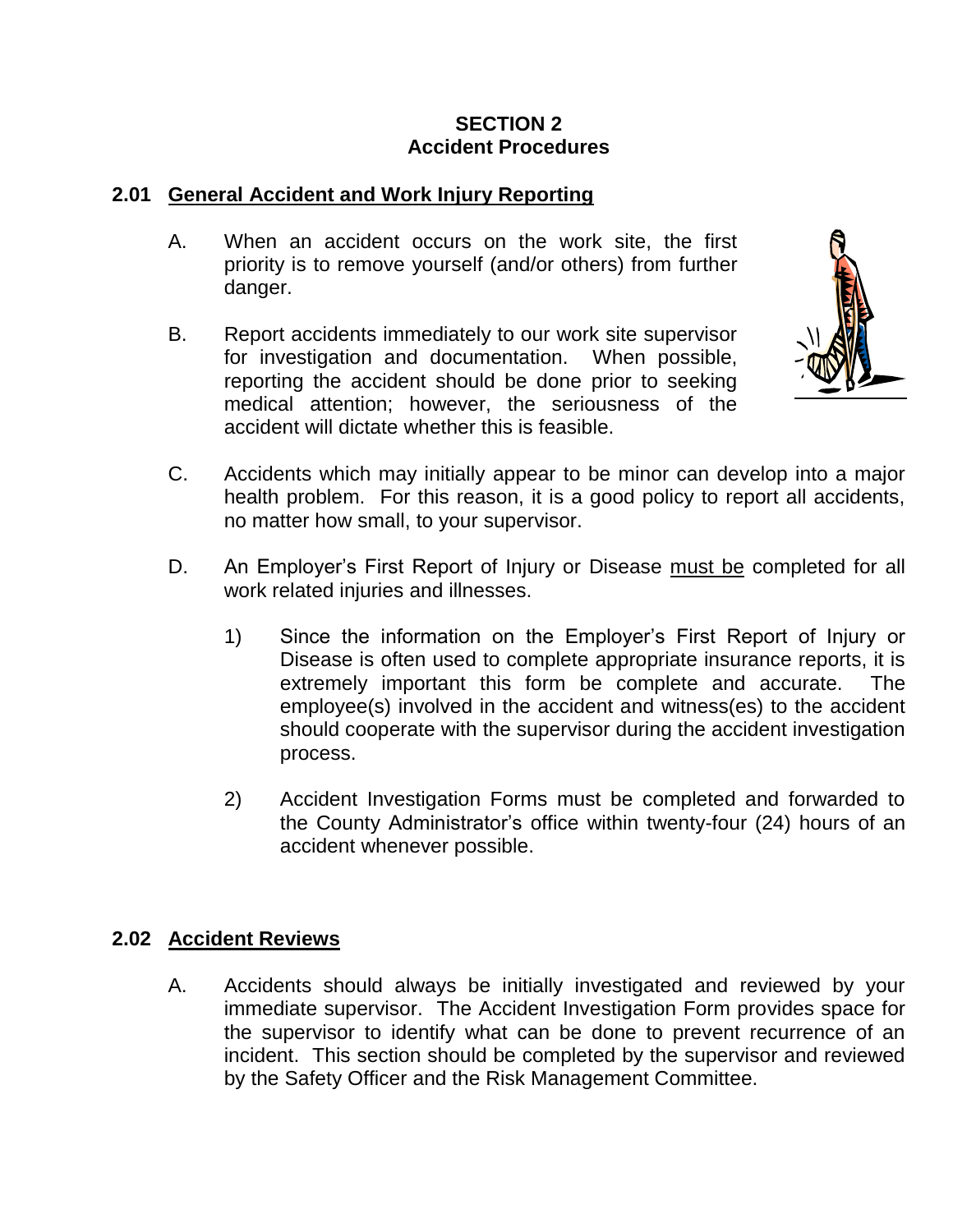- B. If subsequent to investigating an accident a supervisor has reason to believe that employee negligence contributed to the incident, disciplinary action should be taken in accordance with Bayfield County Personnel Policies. Disregard or repeated violation of safety rules and regulations is considered just cause for discipline up to and including discharge.
- C. In an effort to ensure consistency in applying discipline for safety violation, it is recommended the supervisor discuss the details of the accident and proposed disciplinary action with his/her Department Head and the Personnel Department.
- D. A Union employee may appeal disciplinary action through the grievance process outlined in the appropriate Union contract. Non-bargaining unit employees may appeal through the grievance process detailed in the Grievance Article of the Bayfield County Personnel Policies.

# **2.03 Animal Safety**

Some County staff spend considerable hours on the road and visit many different places. We have been fortunate to have limited injuries caused by animals, such as dog bites. However, dog (and other animal) safety awareness is important, especially when going into unfamiliar surroundings. The following dog safety tips published for postal employees, reviewed by the County 4-H leaders and a local veterinary clinic, and slightly paraphrased may be helpful reminders.



- A. As you approach a home visit, observe the area. Glance at all places a dog could hide, i.e., under parked cars, behind cars, behind shrubs, under porches.
- B. Evaluate the situation. Is the dog asleep? Barking? Growling? Is the animal large or small?
- C. Avoid showing fear. A dog is more likely to attack if it knows you are afraid.
- D. Do not startle a dog. If it is asleep, make a soft sound, such as a quiet whistle, to arouse but not startle the animal. Do this before getting too close, while you still have time to make a getaway if necessary.
- E. Never assume a dog will not bite. Many bite victims have made this mistake.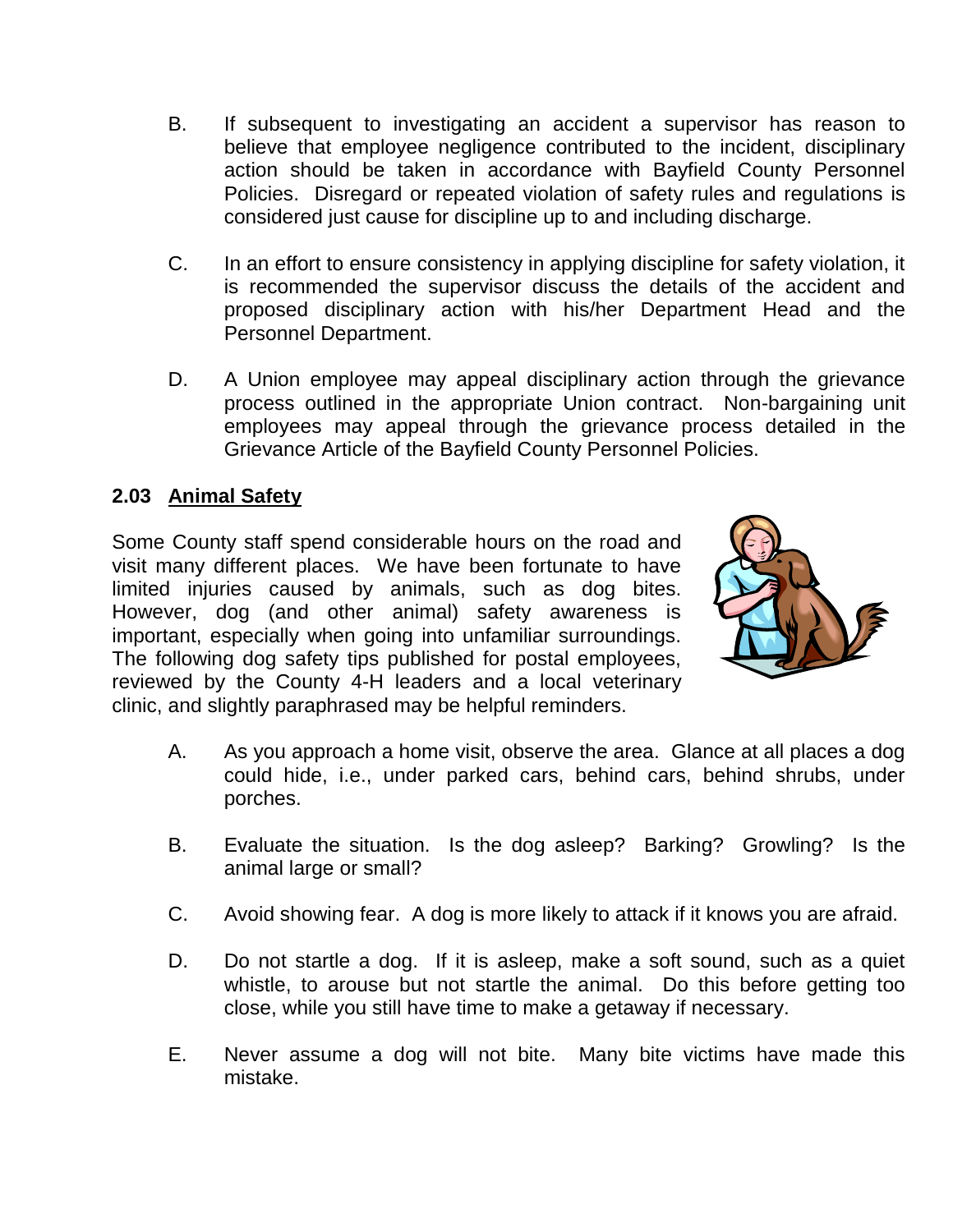- F. Keep your eyes on the dog but do not maintain direct eye contact. Instead, look slightly to the right or left of the dog. The animal is not as likely to attack while being watched.
- G. Try to make friends. Speak in a friendly manner, calling the animal by name if you know it. Do not attempt to pet it or lean over the dog.
- H. Stand your ground. If a dog comes toward you, stop and face it. If you have a purse, briefcase, or folder, use it as a shield while backing away slowly. Step carefully to avoid a fall. Turning and running away is likely to excite the animal and could lead to an attack.
- I. Keep a canister of animal repellent handy, such as pepper spray. This defensive spray has an effective range of up to ten feet (10'). It should be directed toward the attacking animal's eyes, nose and mouth. Use the repellent only if attacked.
- J. Watch your fingers. If you leave a note, do not push them through the mail slots where dogs could be waiting on the other side to nip at them.
- K. Report all instances of animal interference to your supervisors.
- L. Report all bites to your supervisor and to local law and health officials. Visits may be suspended to customers who do not, or who will not, restrain their animals.

One potential safety measure that generates a variety of opinions among people who visit homes, including the Post Office, UPS and County staff, is dog biscuits. The concern is that some dogs will accept treats and are still aggressive. However, some people feel that it gives them more time to assess a dog's attitude if they can toss out a biscuit before venturing out of the car.

Departments may make dog biscuits available for staff use. If staff feels that this is a useful safety precaution, Departments can continue to provide the biscuits. Dog biscuits have been provided in some of our County cars.

You will need to make an assessment of every situation involving dogs (and other animals) and your safety. If you do not feel safe, honk your horn to see if someone will respond to contain the animal. If you have a cell phone, call the residence. In any case, if you do not feel you can safely make the home visit, leave the property and reassess how contact will be made. You may want to call your Department for assistance in your assessment or the Sheriff's Department if it is an emergency situation.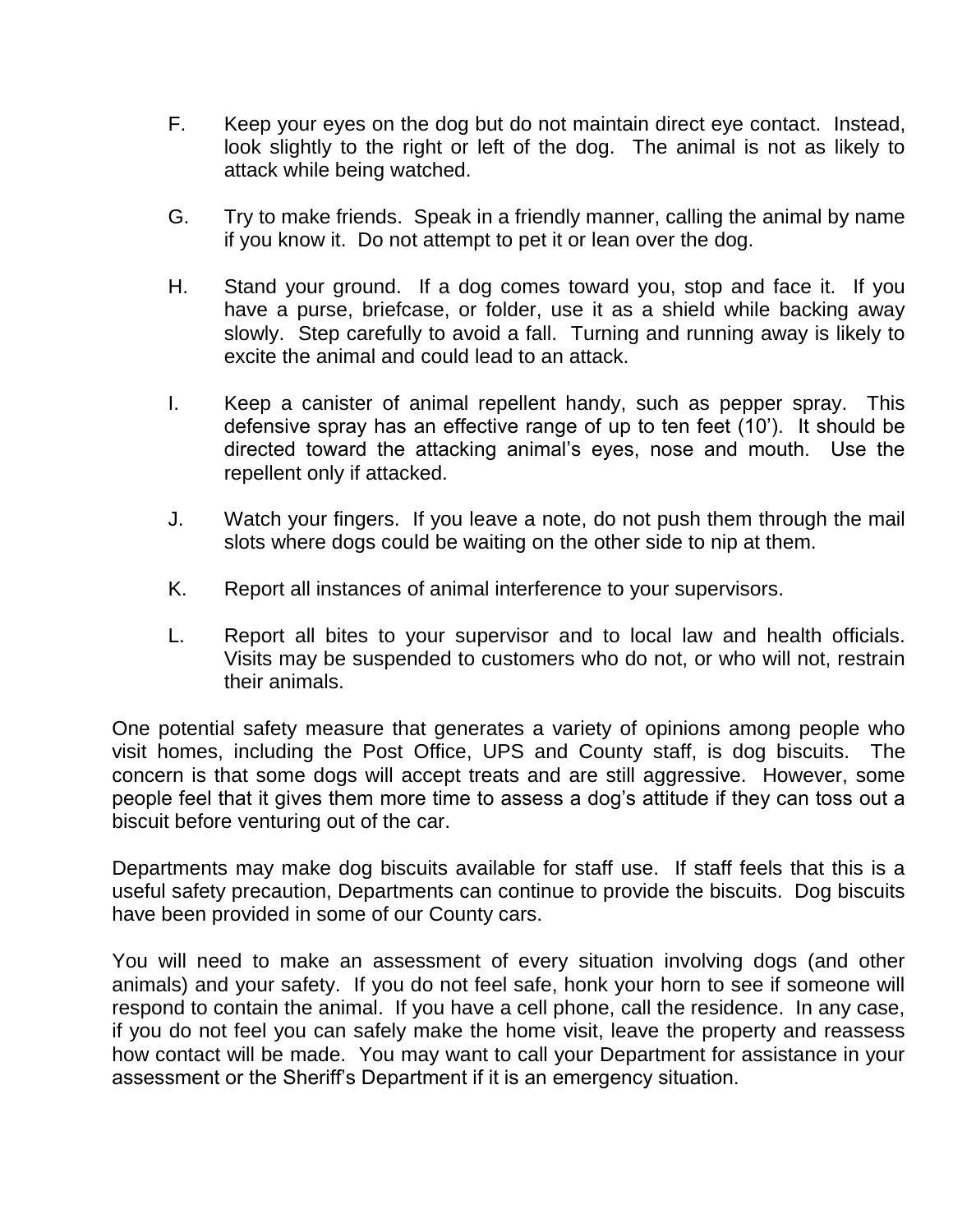

# **SECTION 3 Office Safety**

- A. All file, desk and table drawers should be kept closed when not in use.
- B. Care should be exercised not to overload the top file cabinet drawers.
- C. Chairs, desks, tables, etc. should not be used as makeshift ladders in the office.
- D. Care should be exercised when using scissors, paper cutters, exacto knives, etc., to avoid injury. The blades of paper cutters should be down and closed when not in use.
- E. Employees should use sponges or other wetting devices for sealing envelopes associated with mail outs.
- F. To prevent back problems, office employees should sit in an upright position and avoid slouching in their chairs.
- G. Request and receive assistance before attempting to move heavy office furniture or equipment. Lateral files should not be moved without emptying at least the top two (2) drawers.
- H. Employees should use only approved and inspected extension cords in the office and extension cords should be protected against contact with oil, hot surfaces, chemicals and foot traffic that might dislodge the cord or cause a person to fall.
- I. Departmental or personal appliances, such as coffee pots, microwaves, fans, etc. must be located on solid tables or surfaces that will minimize the potential of accidents or injury by users or passersby.
- J. Office environments should be kept clean and aisles or walkways in offices should be free of obstructions that might cause injury to employees or the general public.
- K. Ergonomic concerns relating to the employee work station need to be reported to the direct supervisor.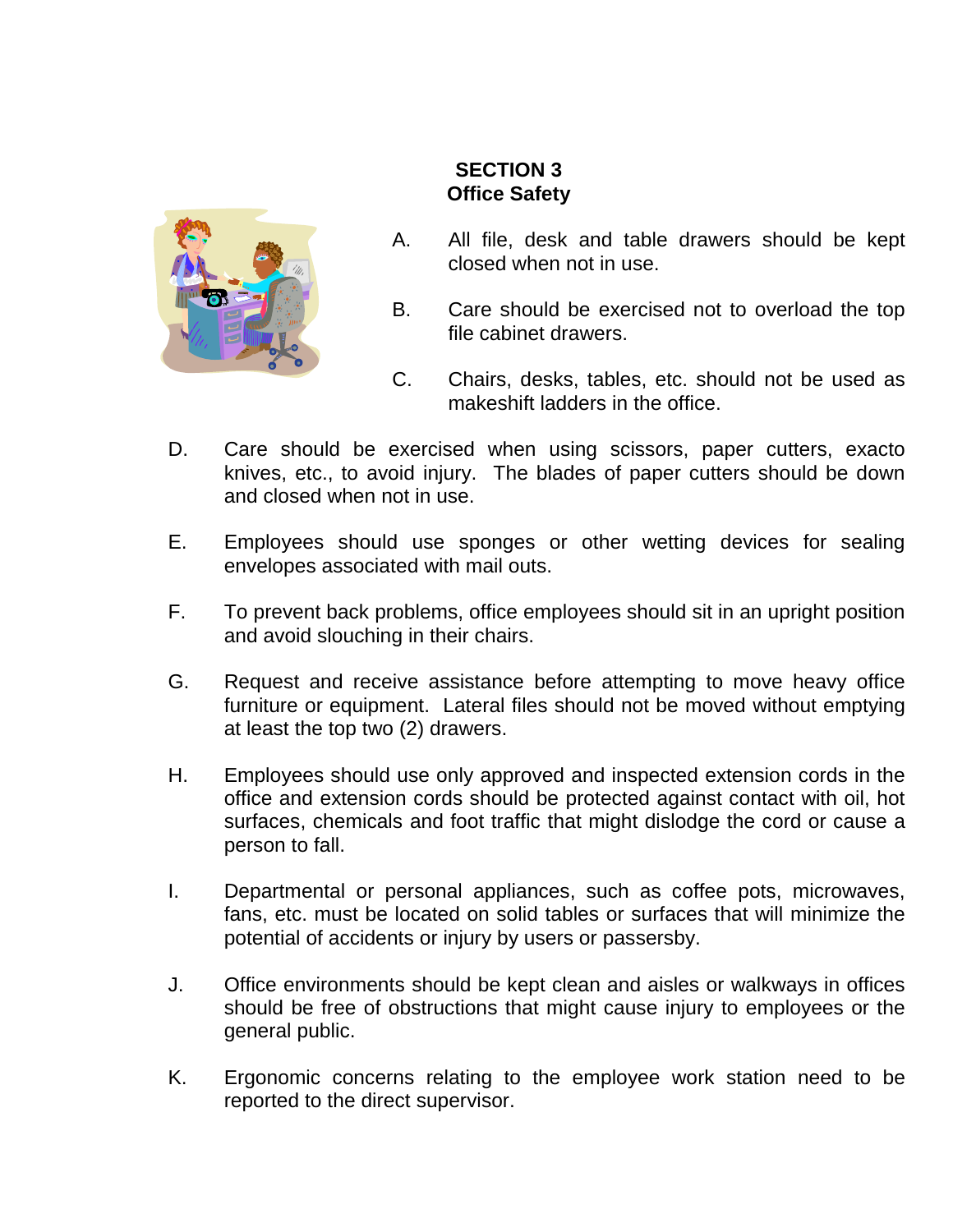# **SECTION 4 Common Areas**

#### **4.01 Building Entrances and Other Public Walkways**

- A. All building entrances, pedestrian walkways inside and outside buildings, restrooms, work areas, and storage areas should be:
	- 1) Kept free from refuse, slippery and wet substances, portable equipment, tools, supplies, furniture, cable wires, electric extension cords, and any other tripping hazard.



- 2) Provided with adequate lighting. In areas without adequate lighting, request that battery operated battle lights be installed or use a flashlight or electrical "trouble" light. Never use a flashlight or an open flame for lighting.
- 3) Maintained at a safe level of cleanliness. Immediately report dangerous conditions to building maintenance staff.
- B. Be alert to potentially slippery conditions at building entrances, sidewalks and stairways. Always use handrails on stairs.
- C. Use caution when pushing open a door to avoid injuring persons opposite the door. Approach a door which opens towards you with caution.
- D. All tripping hazards should be immediately removed and reported to your supervisor or Maintenance Department.
- E. Outdoor pedestrian walkways should be kept clean and clear of snow, ice, or any obstructions and debris. Immediately report dangerous conditions to building maintenance staff.
- F. In inclement weather, footwear which provides good traction should be worn.
- G. Apply an absorbent material immediately to oil, grease, or other slippery or flammable materials, then clean the floor as soon as possible.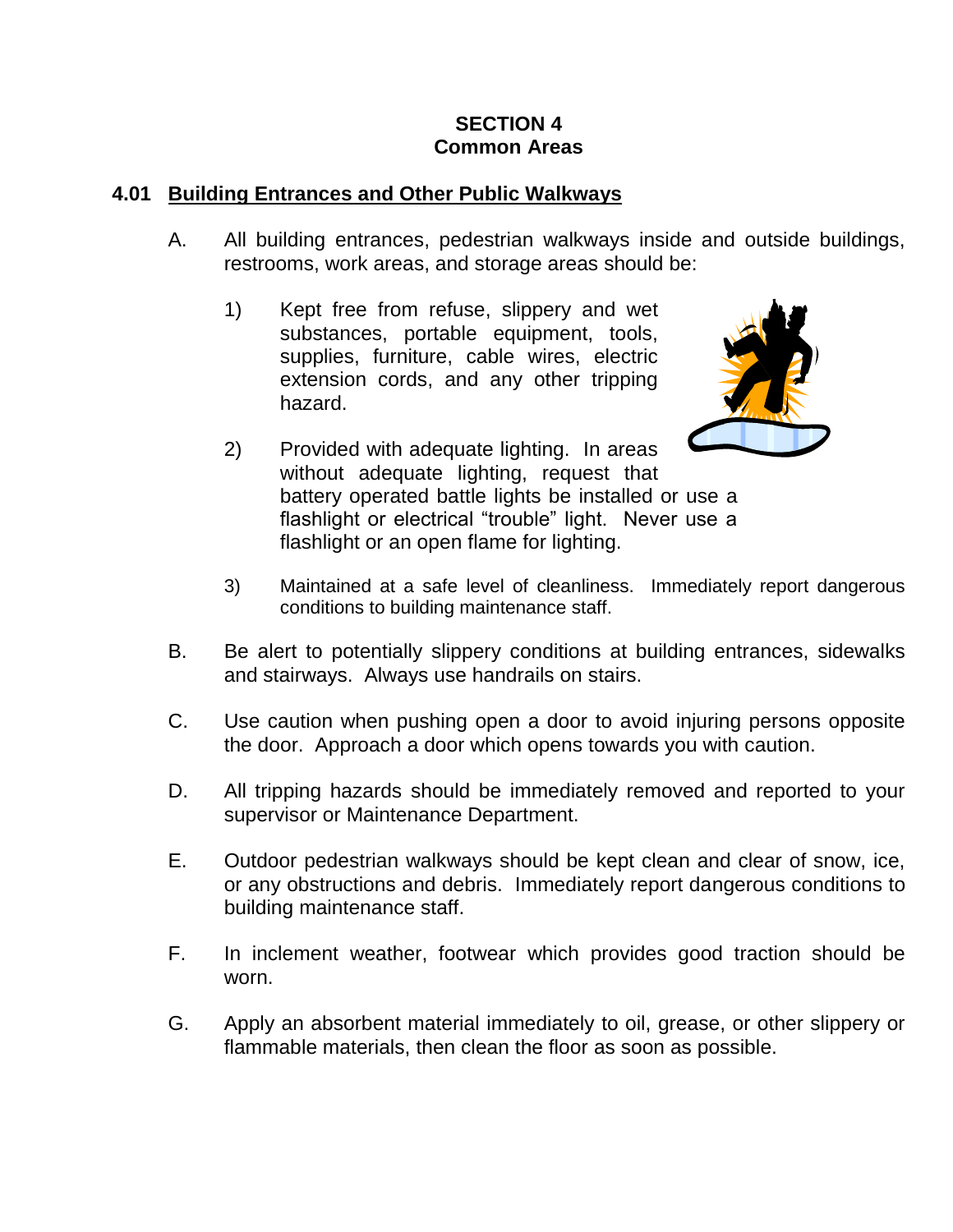#### **4.02 Waste Receptacle**

- A. Proper waste receptacle will be provided in all work areas, storage areas, and restrooms.
- B. All waste should be deposited in proper receptacles.
- C. All wiping rags, waste and oily material should be deposited in a covered metal container.
- D. Waste receptacles should be emptied daily and the contents disposed of safely.
- E. Medical wastes should be disposed of in the proper receptacle in the County Health Department.
- F. Hazardous materials should be disposed of in accordance with the department's policy or contact the Emergency Government Office.

#### **4.03 Marked Exits**

A. All exits should be clearly marked and unobstructed at all times.



B. No exit should be locked, chained, or bolted so  $i$ evacuation.

# **SECTION 5 Lifting And Carrying**



A. **Do not** attempt to carry a load that may jeopardize your health or safety. When possible, split it into two (2) loads or get assistance from a co-worker.

B. Regardless of how light a load may be, do not carry objects that will obstruct your vision.

- C. Always apply proper lifting techniques, whether working alone, as a team, or with mechanical assistance.
	- 1) Keep your feet close to the load and parted for balance.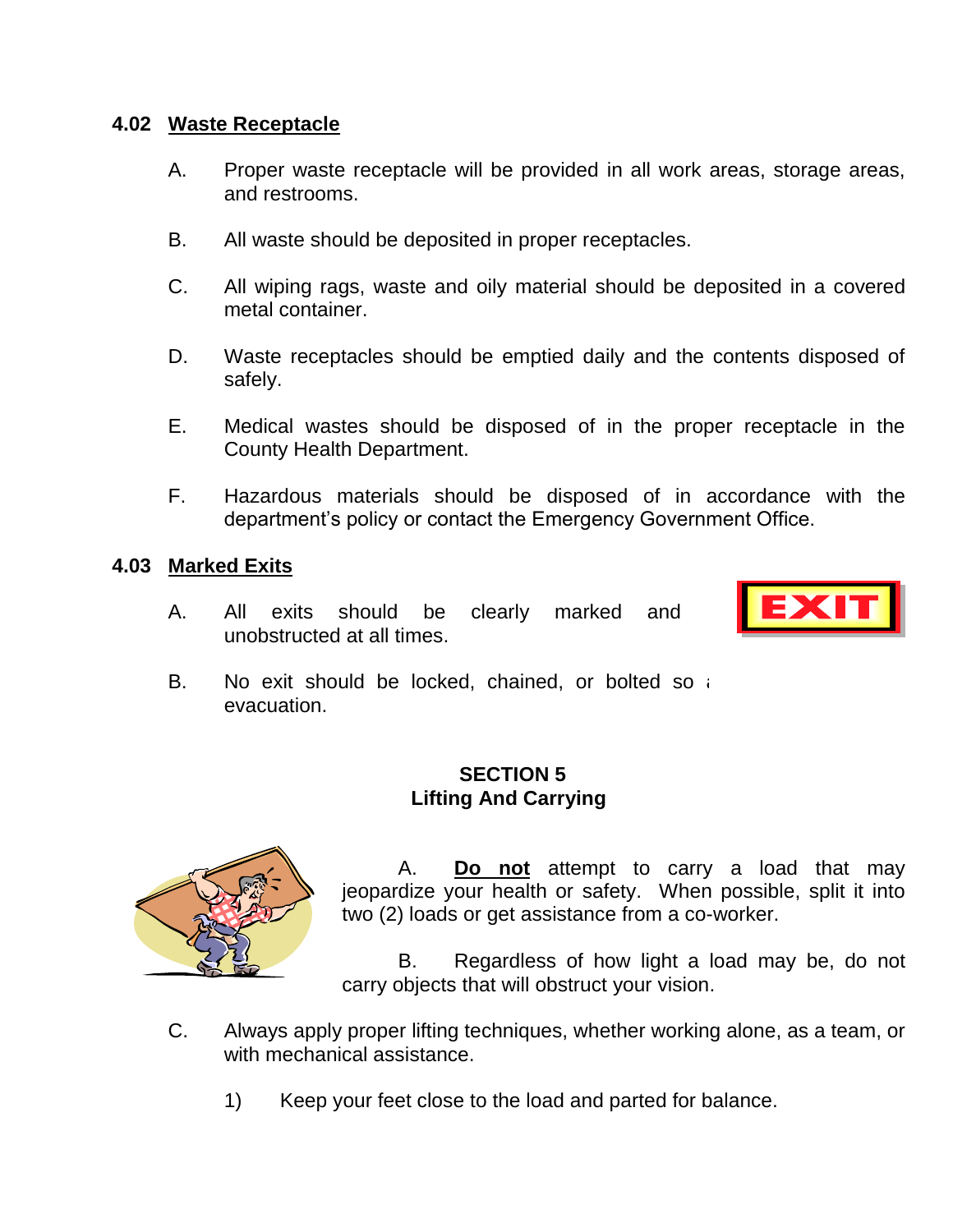- 2) Keep your back straight.
- 3) Keep the load being lifted close to your body.
- 4) Lift the object with a secure grip.
- 5) Tuck your chin in.
- 6) Use your leg muscles to do the lifting not your back.
- 7) If you must turn or pivot while lifting, do so with your feet, not by twisting your back.

D. Major office moves should be coordinated with building maintenance personnel who can often provide staff to assist with the relocation of furniture and equipment.

#### **SECTION 6 Fire Prevention**

# **6.01 General Guidelines**

A. "No Smoking" signs should be posted in areas where flammable or combustible liquids are used or stored.



- B. Ash trays should be provided where smoking is allowed.
- C. Fire exits should be kept clear and should not be locked to impede proper evacuation.

#### **6.02 Fire Extinguishers**

- A. Fire extinguishers should be prominently displayed, labeled for usage and kept clear for each access at all times.
- B. Know the locations of fire extinguishers and how to use them.
- C. After use of an extinguisher, report it immediately to your supervisor or Maintenance Department so a replacement may be obtained or the extinguisher recharged.
- D. **NEVER** return a partially used extinguisher to its storage place.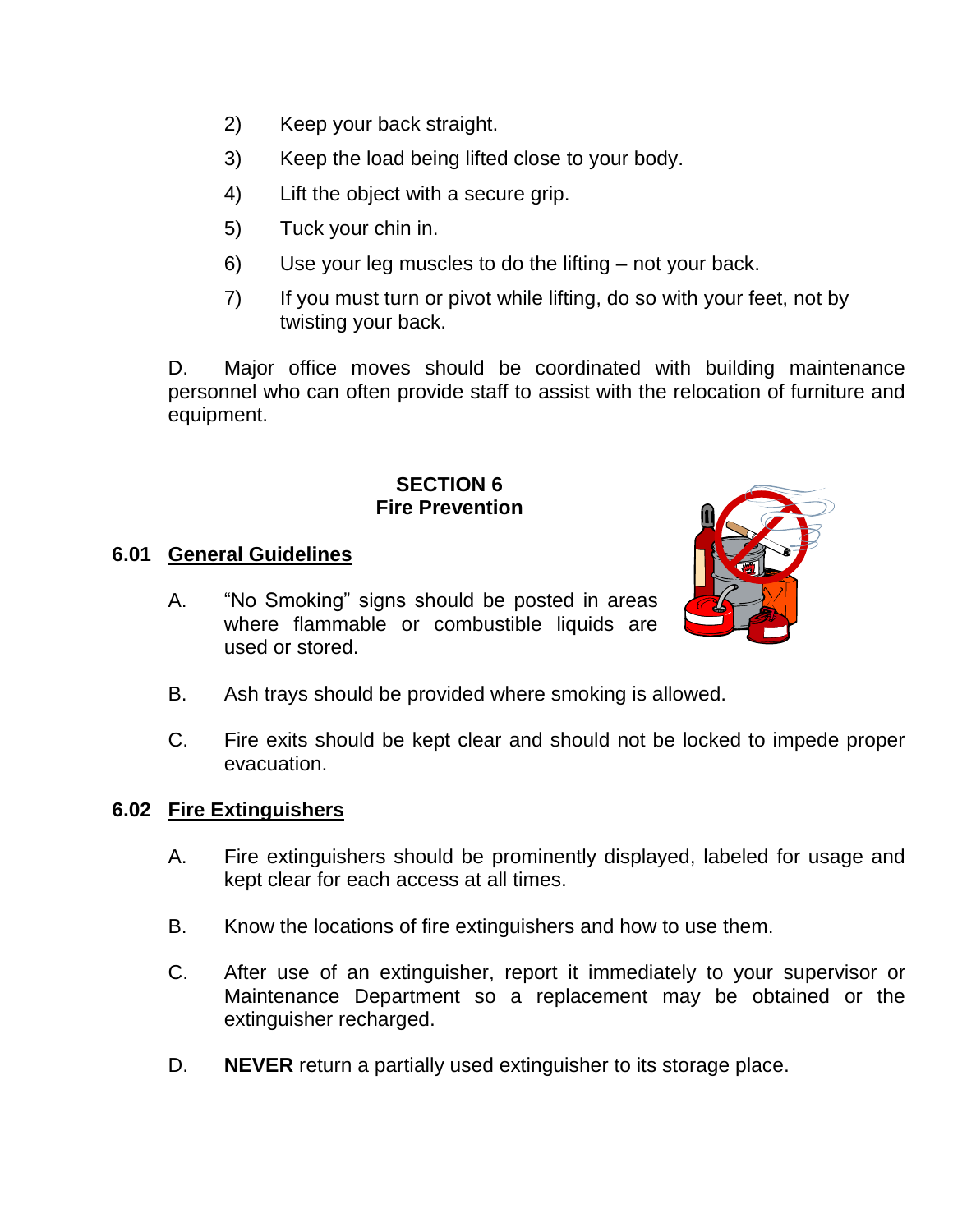- E. All County vehicles should be equipped with a fire extinguisher.
- F. At a minimum, all extinguishers, in both vehicles and buildings, should be inspected annually. Inspections will be arranged by the County Clerk's **Office**
- G. Do not use water-type extinguishers on electrical fires because of the danger of electrocution. They are intended for use on Class A (paper, wood) fires only.

#### **6.03 Storage of Flammable or Combustible Materials**

- A. No storage of flammable or combustible materials will be allowed in furnace rooms, boiler rooms, or any other unauthorized areas.
- B. Drums of flammables should be grounded and a bond wire used in electrically interconnect the drum and container used in dispensing liquid.
- C. Oily and greasy rags should be put in a metal container with a self-closing lid.
- D. Gasoline should not be used for cleaning purposes.
- E. Cleaning solvents with flammable properties should be kept in approved safety containers, labeled and used in accordance with manufacturer's instructions and used in a well vented area.

#### **SECTION 7 Fleet Guidelines**

This Section covers vehicle operation for all departments. All vehicle operators should

follow these quidelines at a minimum, in addition to those vehicle operation policies that are outlined by the employee's department.



# **7.01 Driver Selection**

- A. All employees required to drive for work must have a completed employment application on file. The application must include current driving licenses.
- B. The driver must have a valid driver's license.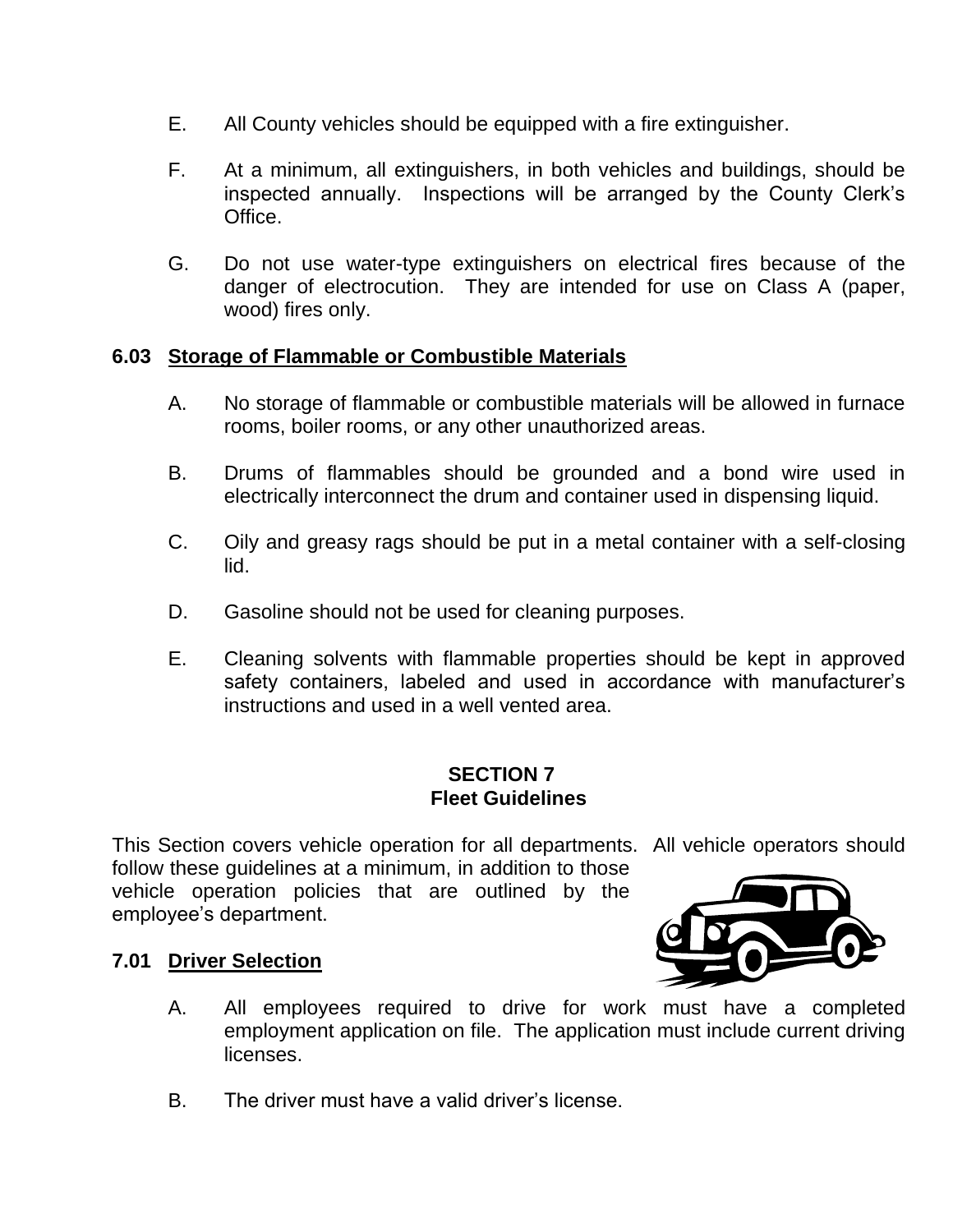- C. Motor Vehicle Records (MVR) must be obtained on all new drivers prior to employment. Existing drivers should have a MVR updated as deemed necessary by the Supervisor.
- D. A current driver's license list of who is driving what should be kept with the Department Head.

#### **7.02 Driver Orientation/Training**

- A. Prior to the initial operation of a vehicle by an employee, the operator will be instructed in the proper use of any special equipment.
- B. A "lead person" designated by the Department Head will introduce the new driver to the vehicle. This will include, but not be limited to:
	- 1) Review of the pre-start inspection;
	- 2) Vehicle road test: length to be determined by the complexity of the vehicle. See road test and orientation form.
	- 3) Continued in-service driver training will be provided based on periodic performance evaluations.
	- 4) All paperwork (forms) needed when operating the vehicle, should be explained and reviewed, including the accident packet in the glove box.

#### **7.03 Vehicle Operation**

- A. When operating a vehicle, all laws of the State of Wisconsin and County regulations must be followed. In addition, all specific department level rules must be followed.
- B. All employees and passengers must have seatbelts properly fastened whenever they are operating or riding in a County vehicle or when using a private vehicle on County business.
- C. If a mechanical problem develops when operating a County-owned vehicle, the employee should report it to his/her Supervisor for evaluation and repair. If mechanical problems are of a nature, which may cause injury to the operator or others, the vehicle should be removed from service immediately.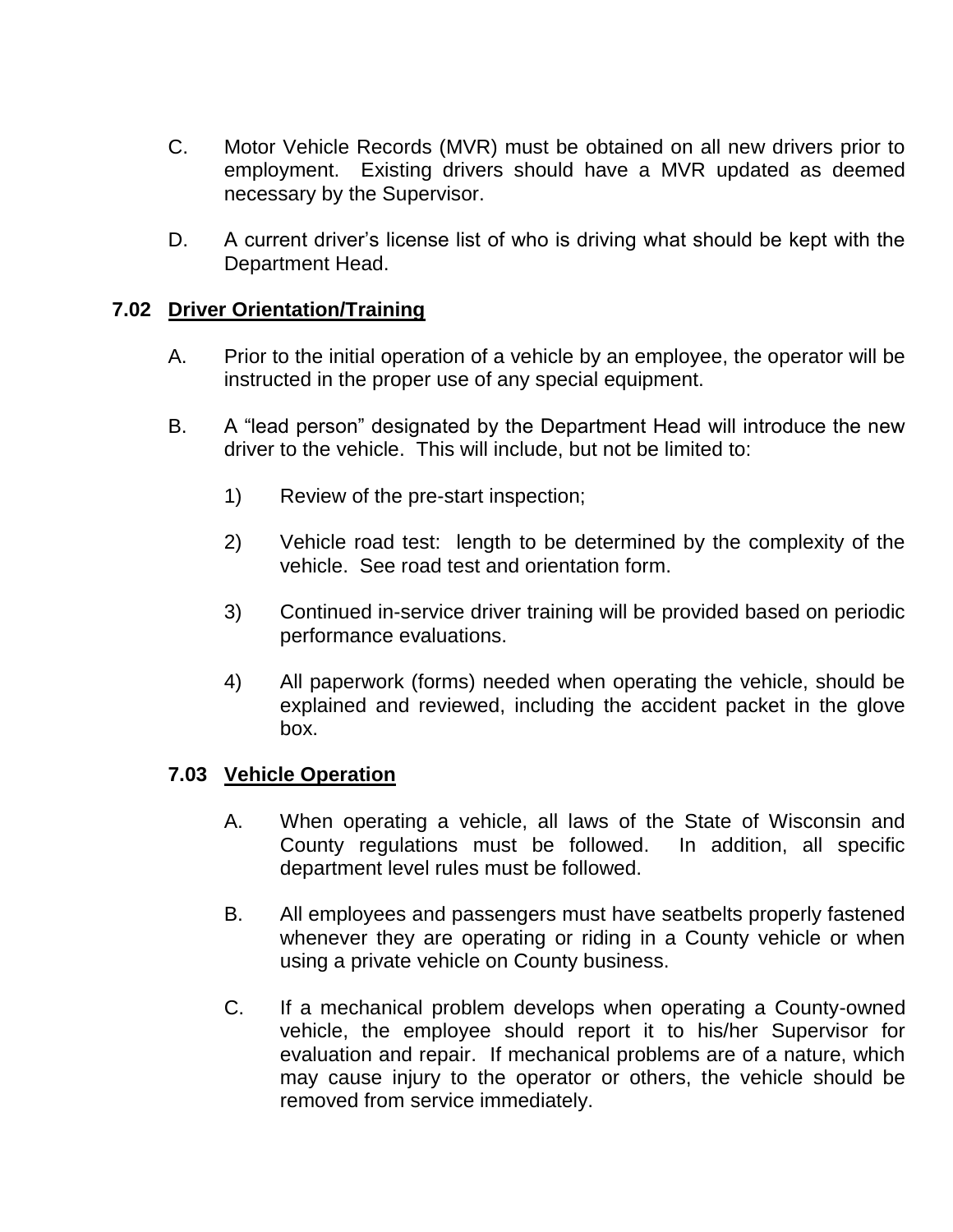- D. If a vehicle becomes disabled due to mechanical failure, it should be removed from the lane of traffic if possible. Four-way flashers should be used as a hazard warning, if the vehicle is in or near the roadway.
- E. Backing a vehicle is one of the most dangerous maneuvers for pedestrians and property. When backing a vehicle great care should be taken to ensure that the area is clear. When practical, backing a vehicle should be avoided or another person should be used as a guide to ensure safety.
- F. If a vehicle is operated inside any building, proper ventilation must be used.
- G. When fueling County vehicles, engines should be turned off. No smoking or flames should be allowed in the fueling area. Fuel tanks should not be overfilled.
- H. County-owned vehicles should not be loaded beyond their capacity. Any materials being transported should be loaded safely and appropriately secured in a manner, which will not obstruct the driver's vision.
- I. Never jump down off a vehicle. Ankle, knee and back injuries can occur.
- J. There is no smoking in County vehicles.

#### **7.04 Vehicle Maintenance**

- A. Vehicle interior should be kept clean of paper, bottles, cans, etc.
- B. A pre-trip inspection should be made prior to vehicle operation, by the driver. At a minimum this should include the following:
	- 1) Check the exterior of the vehicle for any damage and report any to your Supervisor.
	- 2) Visually check tires for wear and proper inflation.
	- 3) Test all lights, including turn signals, four-way flashers, high/low beams, brake lights, parking lights, and any special or emergency equipment lights.

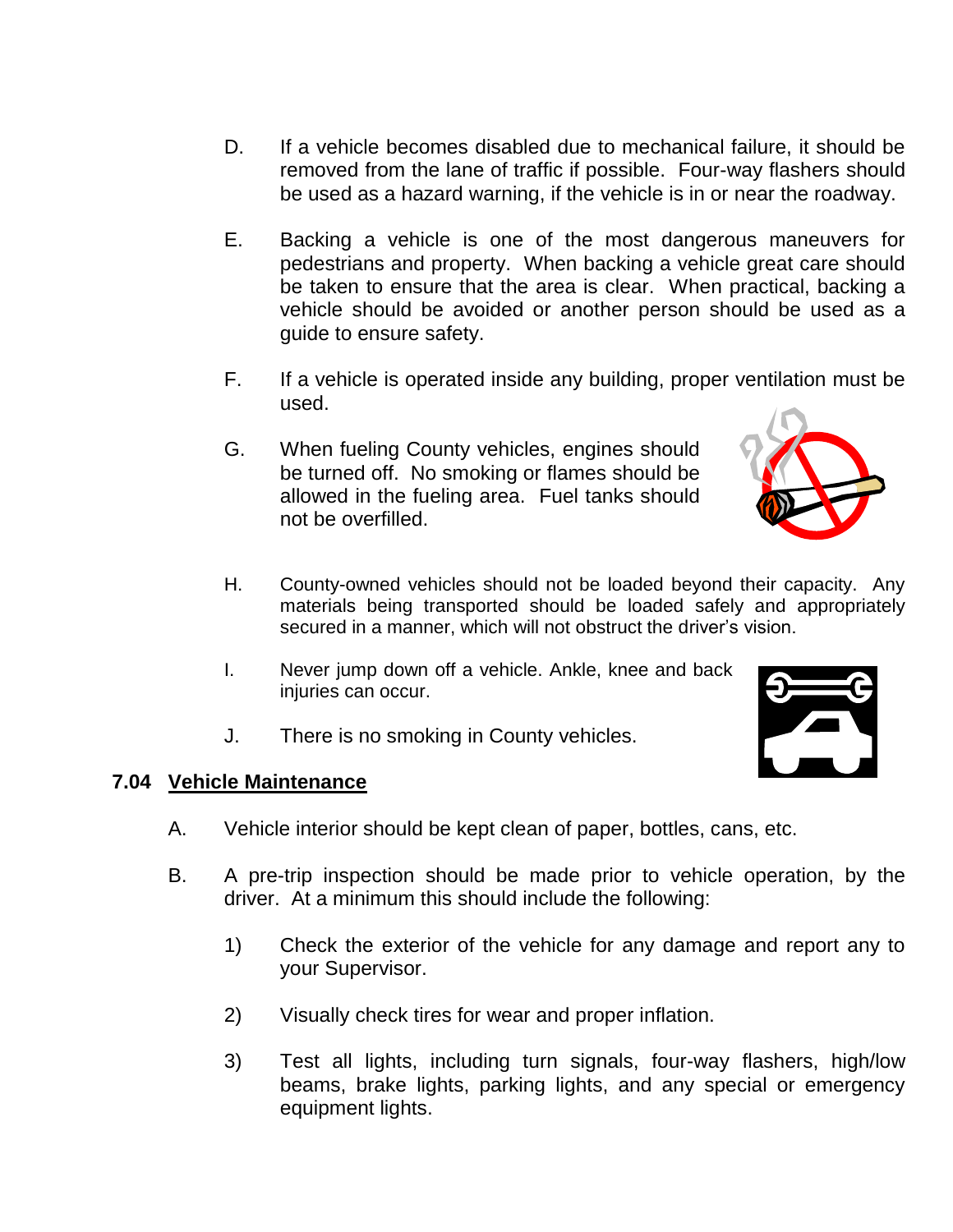- 4) Ensure that windows and mirrors are clean and clear so as not to obstruct the operator's vision.
- 5) Check fuel supply and oil level.
- 6) Check the wipers, brakes, and horn for proper functioning.
- 7) All non-emergency County vehicles will be provided with the following safety equipment: flashlight, blanket, First Aid kit, fire extinguisher, and window sign requesting assistance. Check for the presence of this equipment.
- C. County-owned vehicles must be kept clean at all times with particular attention to windows, lights, and mirrors.
- D. Routine maintenance will be scheduled and monitored by the Department Head. A Vehicle and Equipment Inspection Checklist should be completed at that time or more frequently if directed by the department.

# **7.05 Accident Reporting**



- A. If involved in a vehicle accident, report the incident to the proper law enforcement agency with jurisdiction where the accident occurred.
- B. Document the significant details of the incident, including the names and addresses of individuals involved in the accident and investigation. An accident investigation packet is found in the glove compartment to assist in the documentation of the accident.
- C. Notify your Supervisor as soon as possible. The Supervisor may notify the County Clerk's Office that the accident occurred within twenty-four (24) hours of his/her knowledge that the accident occurred.
- D. An employee should remain at the scene of an accident until an officer arrives unless physical injuries demand immediate attention.
- E. In the event the other individual leaves the scene of the accident prior to its investigation, make note of the license number of the vehicle, the description of the vehicle, and the description of the individual.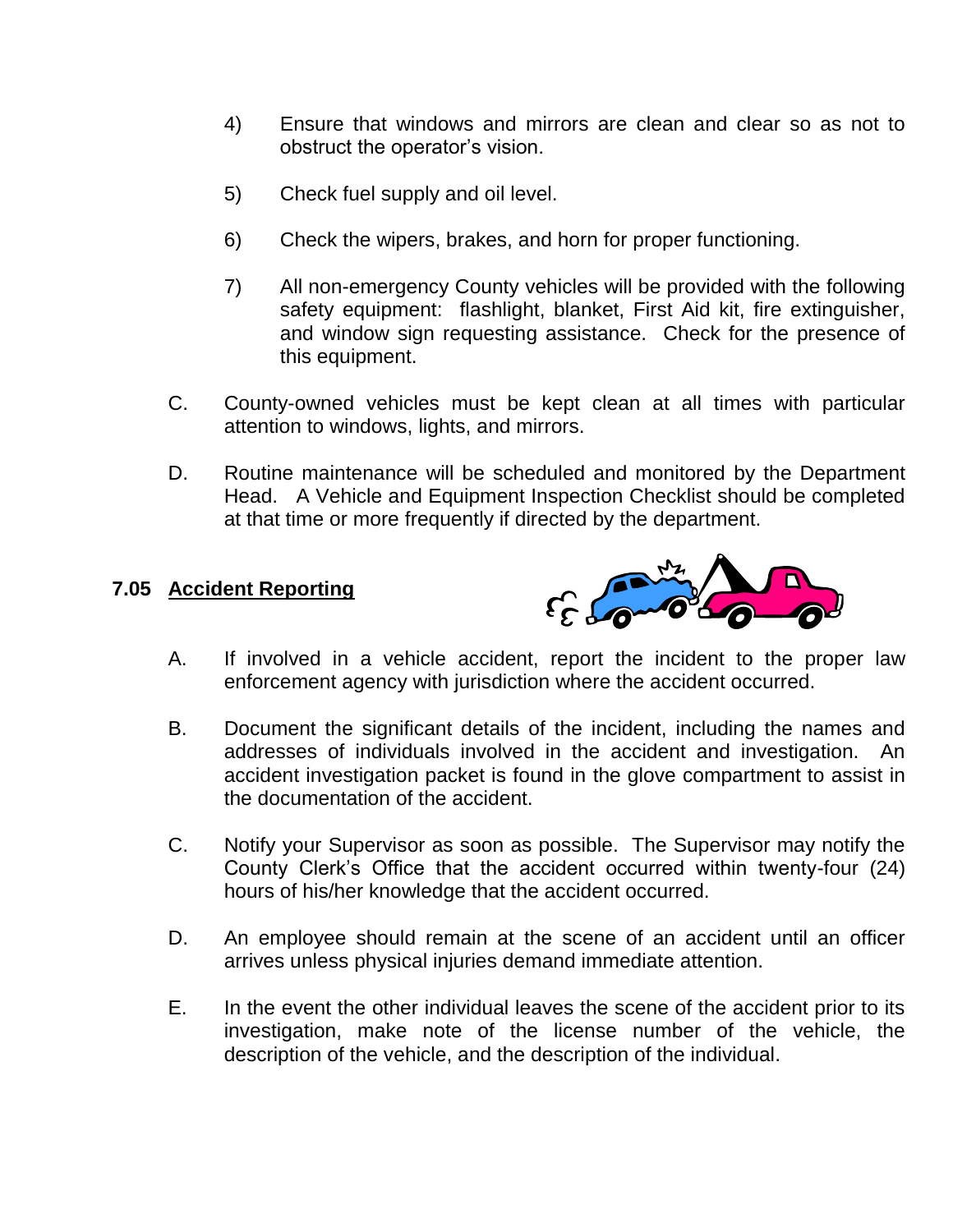## **7.06 Accident Investigation and Review Committee**

- A. An accident investigation and review must be completed by the Department Head. An Accident Investigation Form will be completed and sent to the County Safety Officer along with the accident report.
- B. The Risk Management Committee will review the accident investigation report for possible corrective action.
- C. The goal of the investigation is to determine if the accident was preventable or non-preventable, and determine what may be the corrective or possible disciplinary action.

# **7.07 Evidence of Insurance**

A. When employees operate their personal vehicles on County business, evidence of liability insurance must be obtained. The suggested coverage limits are as follows:

\$100,000 per person \$300,000 per accident bodily injury \$ 50,000 per accident property damage or \$300,000 combined single limit

- B. An employee required to drive their personal vehicle for work should notify their insurance company of such and must furnish evidence of insurance coverage annually to the Department Head. Changes in insurance coverage must be reported to the Department Head. Certificates of Insurance will be kept on file by the Department Head.
- C. For volunteer workers, proof of insurance is required on the automobile being used. Proof of insurance should include evidence that liability coverage is maintained.

# **SECTION 8 Protective Clothing and Equipment**



# **8.01 General Guidelines**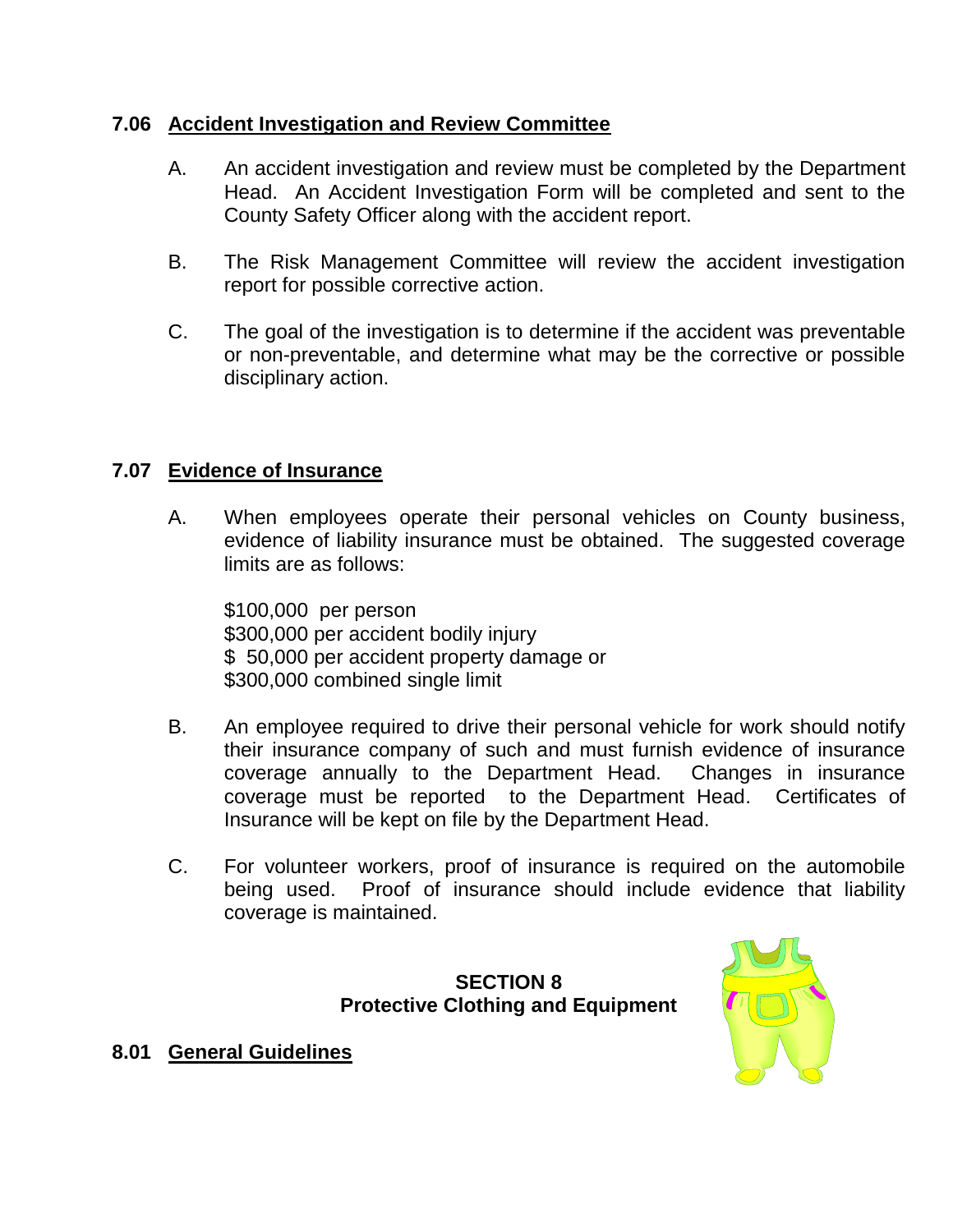- A. Employees must wear the protective clothing and equipment provided them for the job or project they are assigned. Also see County Bloodborne Pathogens Policy.
- B. Inspect all protective clothing and equipment prior to use. Report all defective clothing and equipment to your Supervisor for evaluation and possible repair or replacement.
- C. All protective clothing and equipment must be cleaned after use and stored in a designated area.
- D. Unless a street is blocked off to traffic, safety vests and reflective barricades should be utilized during road repair work, or when painting or marking traffic lanes and crosswalks. Proper warning signs should be placed well in advance of the work area.
- E. Gloves should be worn when repairing sanitary sewers, handling rough materials, ropes or steel cable, hot bituminous materials, or caustic chemicals. Protective gloves should also be worn when giving First Aid to injured persons. (See Highway Department safety materials for additional information).
- F. An employee entering vertically into a Level 2 confined area must wear a full body harness with lifeline. (Refer to the confined Entry Procedures, Section 16, for the definition of a Level 2 area).
- G. Supervisors have the authority to require or prohibit certain types or styles of clothing if the requirement results from a legitimate concern for an employee's safety.
- H. Employees working with equipment such as lawnmowers, weed eaters, or other motorized tools which may throw objects that could cause an injury, must wear long pants, shirts, leather shoes, and safety glasses as part of their dress.

**\*NOTE**: For detailed information regarding the use of breathing apparatus, refer to Section 17 on the use of respirators.

#### **8.02 Head and Eye Protection**

A. Hard hats must be worn when it is determined by a Supervisor that conditions exist where there would be a significant possibility of incur-

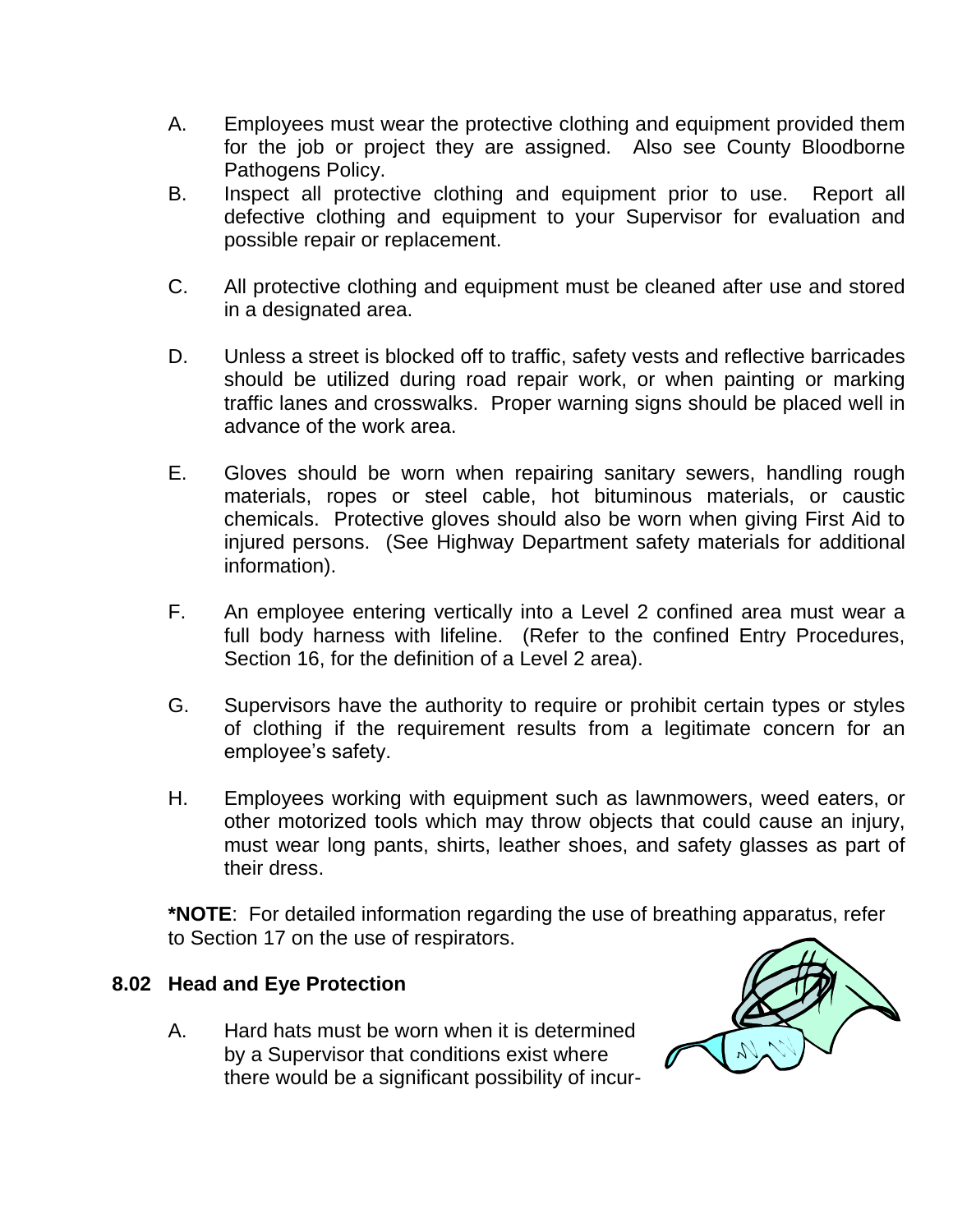ring head injuries from impact, falling or lying objects, or electrical shock and burns.

- B. Employees must wear shatter-proof safety goggles or shatter-proof safety glasses with side shields when working in situations where eyes may be exposed to entry by a foreign object. These situations include, but are not necessarily limited to, operating saws, grinders, welders, chippers, impact or compressed air tools, or working under vehicles.
- C. A full plastic face shield must be worn when handling acids, caustics, and other harmful dusts, liquids, or gases.
- D. A filter mask must be worn when spray painting in confined areas inside buildings or spray booths.
- E. Ear protection must be used when operating machinery or equipment exceeding a level of 85 decibels. *(A 90 decibel level is equivalent to shouting into someone's ear from a distance of two (2) feet.)* Ear protection is always available to an employee upon request, regardless of the decibel level.

# **8.03 Foot Protection**



- A. Steel-toed safety shoes or leather footwear is recommended to be worn where it is determined by the Supervisor that conditions exist in which there is a significant probability of injury to unprotected feet.
- B. For footwear with heels, the material which comprises the sole of the shoe should be compatible with the material used on the heel to ensure safe movement in working areas.
- C. Soles of shoes should have proper gripping ability to avoid slipping.

#### **SECTION 9 Motorized and Electrical Equipment**

# **9.01 General Guidelines**

- A. Operate all equipment in accordance with manufacturer's specifications.
- B. Do not leave equipment unattended while in operation.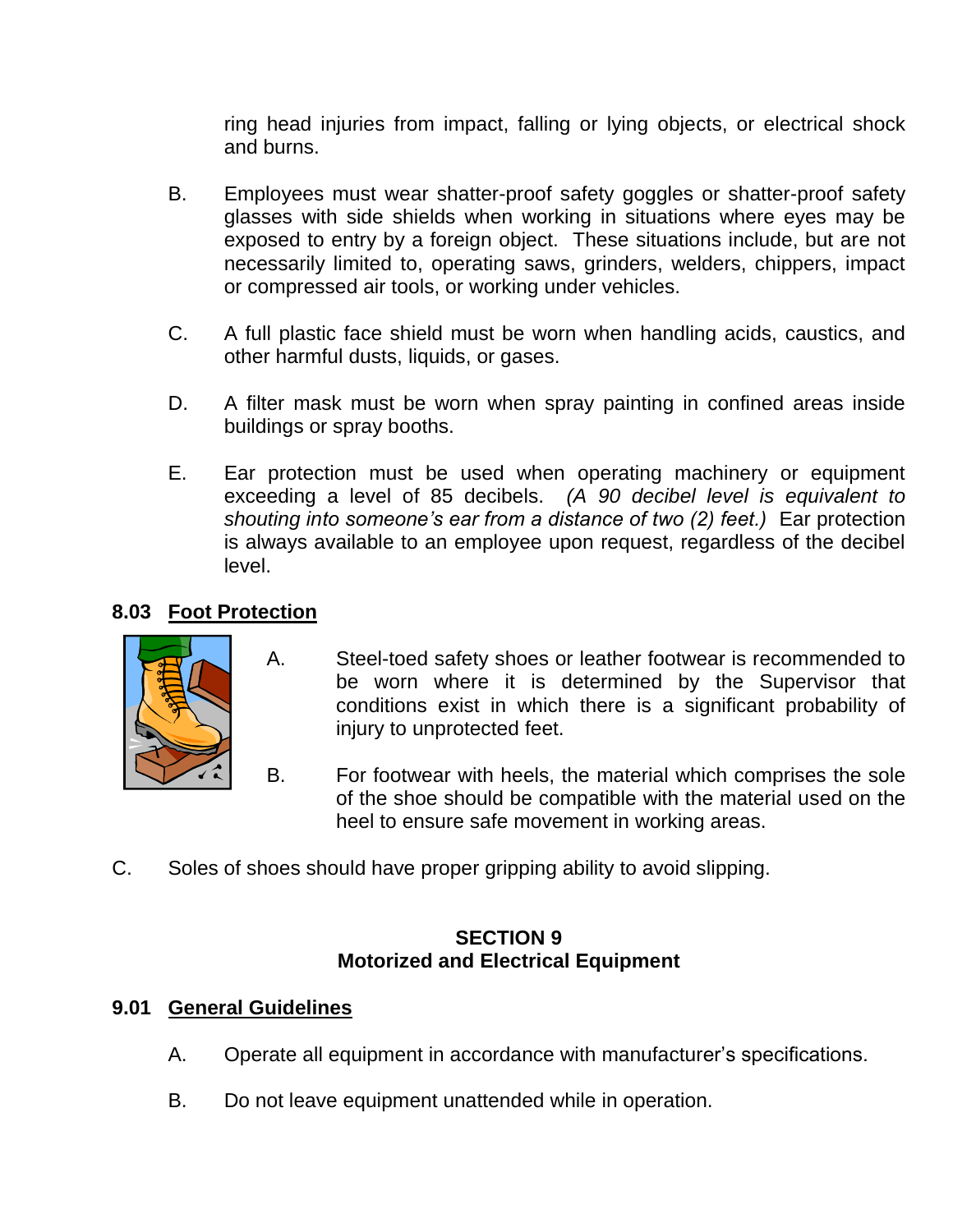- C. Always shut off and remove the key when not in use or during servicing.
- D. Do not alter or remove machine guards except for repair purposes.
- E. Immediately report known equipment problems or concerns to your Supervisor for evaluation and possible repair or replacement.
- F. When finished using equipment, ensure it is properly secured and stored in its designated area.
- G. Lower hydraulic units (buckets, blades, decks, etc.) before dismounting equipment.

# **9.02 Guidelines for Motorized Equipment**



- A. Check fluid levels before operating any piece of equipment.
- B. Check all hoses, belts, safety guards, and other working components to make sure they are secure and in working order.
- C. Refuel equipment only when the engine is turned off. Refuel in an area free of flammable materials and where smoking is not permitted. Keep the hose nozzle against the edge of the filler pipe. To void spilling fuel, do not fill tank too full.
- D. Areas to be worked on with motorized equipment should be visually inspected and cleared of potential hazards and debris.

# **9.03 Guidelines for Electrical Equipment**

A. Electrical cords, extension cords, and all power equipment should be checked thoroughly for wear or damage.



- B. All electrical equipment should be properly grounded to avoid shock and possible death.
- C. Avoid placing cords in right-of-ways in order to prevent tripping hazards. If this needs to be done on a temporary basis, the cords should be clearly marked.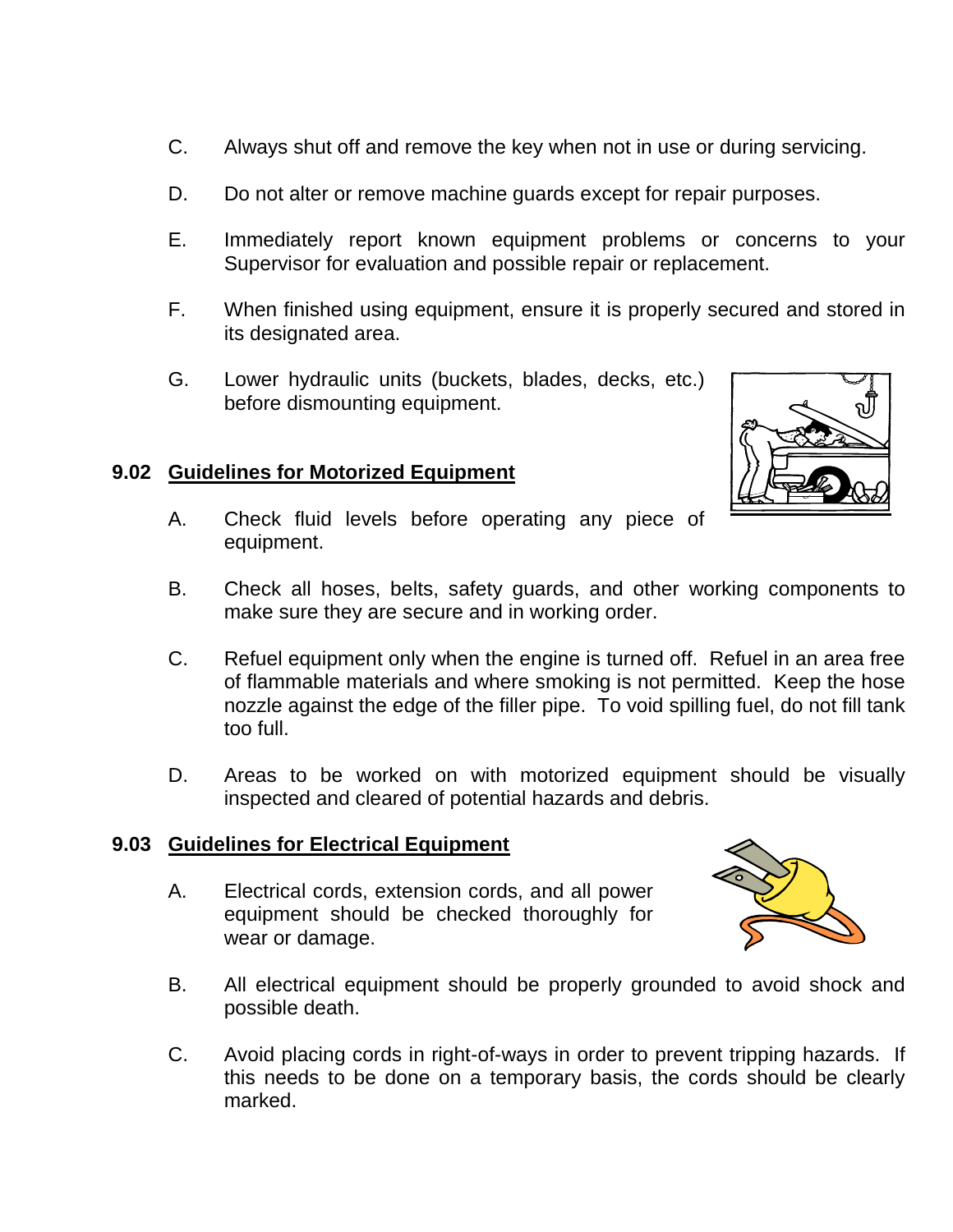- D. When working with electrical equipment, always avoid wet or damp areas.
- E. Use bulb guards when operating trouble lights.

## **9.04 Guidelines for Chainsaws**

A. Read and understand the contents of the Owner's Manual and Safety Manual before starting and operating any chainsaw. Improper use or maintenance could result in injury or death.



- B. Use caution when handling fuel. Move the chainsaw at least ten feet (10') from the fueling point before starting the engine.
- C. Do not allow others to be near a chainsaw when starting or cutting with the saw.
- D. When cutting trees, do not begin until you have a clear work area, secure footing, and a planned retreat path from the falling tree.
- E. Keep all parts of your body away from the chainsaw when the engine is running.
- F. Before you start the engine, make sure the saw chain is not in contact with anything.
- G. Carry the chainsaw with the engine stopped, the guide bar and saw chain to the rear, and the muffler away from your body.
- H. Do not operate a chainsaw that is damaged or improperly adjusted. Be sure the chain stops moving when the throttle control is released.
- I. Shut off the engine before setting a chainsaw down.
- J. Keep handles dry, clean, and free of oil or fuel mixture.
- K. Do not operate a chainsaw in a tree unless you have been trained to do so.
- L. Operate a chainsaw only in well-ventilated areas.
- M. make sure chainsaws are cleaned thoroughly and lubricated before storing.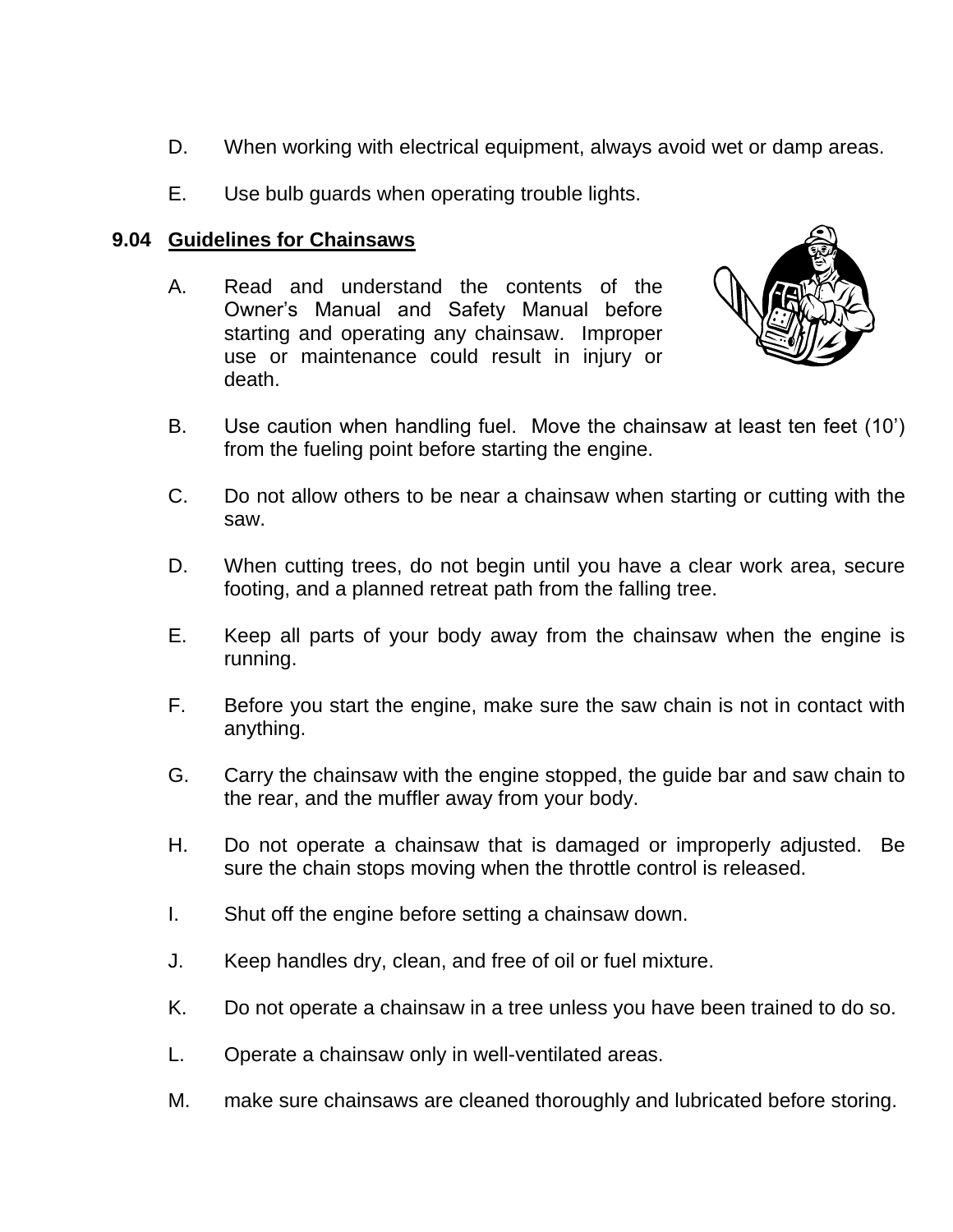- N. Operator is to wear boots, chaps, hard hat, gloves, eye and ear protection whenever operating a chainsaw.
- O. Make sure that all guards are in place and emergency stops are functioning properly.

#### **9.05 Guidelines for Mowers**

A. Improper use or maintenance of a mower can result in injury. Read and understand the contents of the Operator's Manual before using a mower.



- B. Keep all shields and safety devices in place. If a shield, safety device, or decal is defective or damaged, report it to your Supervisor for evaluation and possible repair or replacement.
- C. Do not run a mower in a confined area without adequate ventilation. Exhaust fumes can be deadly.
- D. Maximum recommended seating capacity for riding mowers is one (1) person. Never carry passengers.
- E. Be sure you know how to stop the mower and engine at a moments notice.
- F. Instruct children to keep away from the area of operation of mower at all times.
- G. Remove all debris or other objects that might be picked up and thrown by the mower blades.
- H. Always point the grass-thrower in a direction away from people and also away from buildings, trees, etc., which could cause an object thrown by the mower to deflect back and hit the operator.
- I. Watch for holes or other hidden hazards.
- J. Reduce speed when making sharp turns and when turning on a hillside.
- K. Never raise the cutting unit of a mower while the blades are rotating.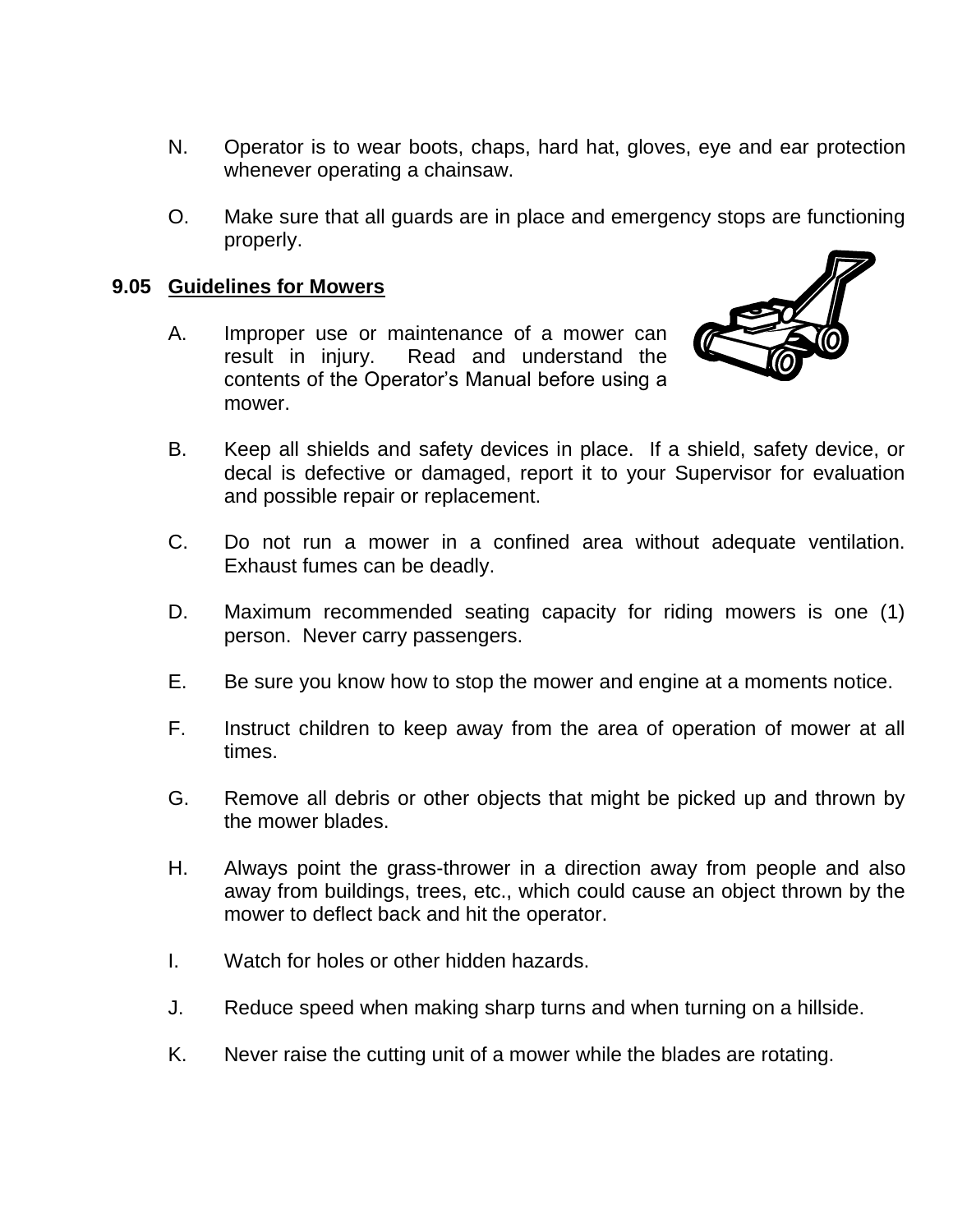- L. To reduce fire hazard, keep the engine free from excessive grease. grass, leaves and accumulation of dirt.
- M. Never leave the key in the ignition switch when mower is unattended.
- N. Always disengage the power take-off gear before dismounting a riding mower.
- O. Stop operation when another person approaches.
- P. Always shut off the mower before servicing or clearing debris from the blades.



**SECTION 10 Hand Tools**

# **10.01 General Guidelines**

- A. Always select the appropriate tool for the job, never use makeshift tolls.
- B. Check the condition of a tool frequently. Report defective tools to your Supervisor for evaluation and possible repair or replacement.
- C. Check clearances and sharpness of tolls before laving the shop.
- D. Protect hands by wearing gloves in confined places.
- E. Carry sharp or pointed tools in covers, or be sure they are pointed away from the body in case of a fall.
- F. Wear eye protection when using impact tools on hard, brittle material.
- G. After using tools, return them to their proper place.
- H. Do not lay tools on top of step ladders or other places from which they could fall on someone
- I. Use tools that are the right size and type for the job.
- J. Use tools made of nonsparking material where fire is a hazard.
- K. Use tools with insulated handles for electrical work.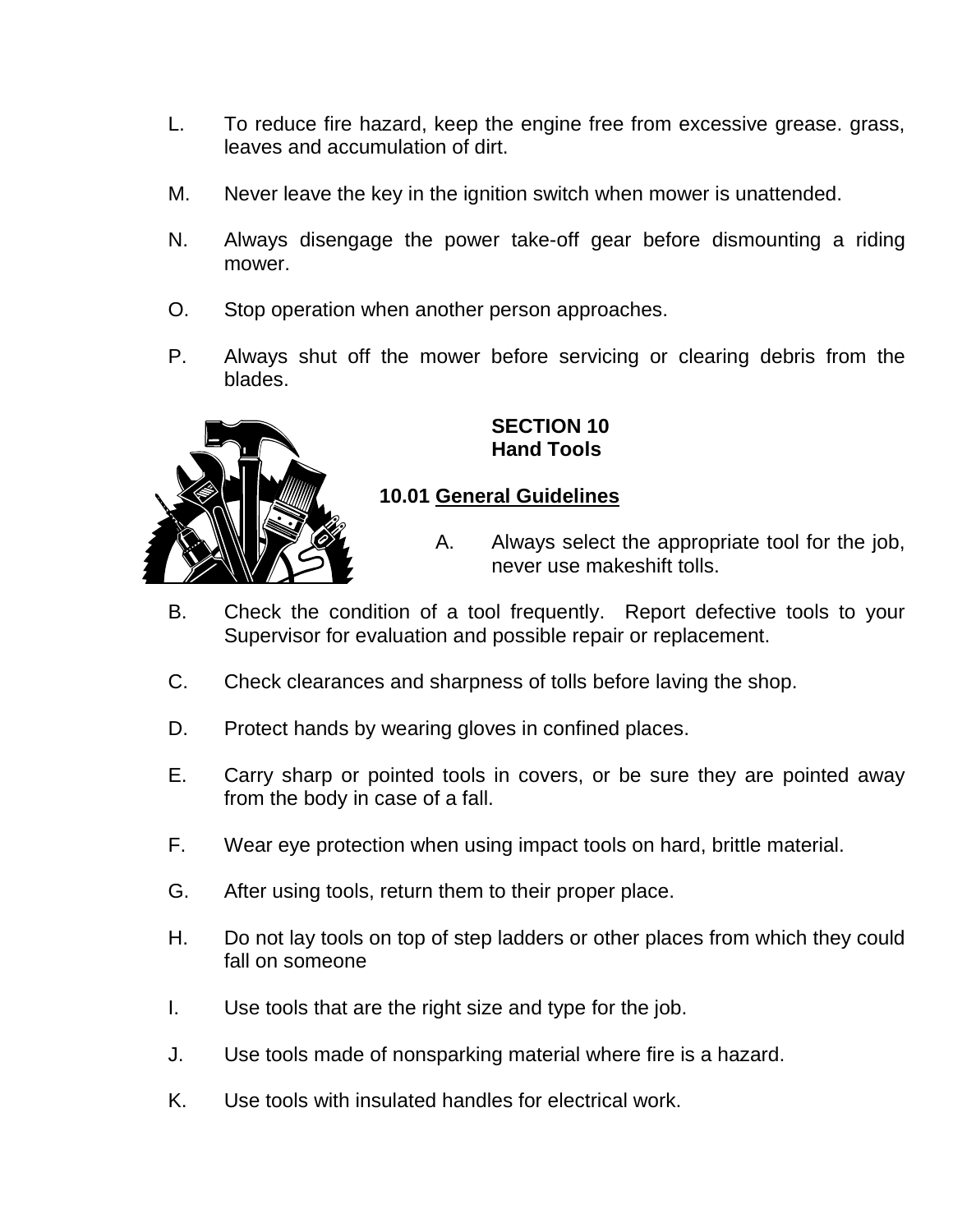- L. Never use the blunt edge or end of a hand tool to perform the function of a hammer.
- M. Never push metal or wood chisels toward any part of the body.
- N. See that there is a securely fitting handle on each tool used.
- O. Keep tools clean and free of oil or grease to prevent slipping.
- P. Do not use a pipe or other extension on the handle of a tool to get more leverage.
- Q. Make sure that the handle of a tool is smooth, free from splinters and that it fits tightly in the head.
- R. Do not use tools with mushroomed heads.
- S. Do not use tools with split handles.
- T. Never throw or toss a tool towards another person. Pass it over with the handle forward.

## **10.02 Picks, Axes, and Shovels**

- A. Avoid striking toward or close to the feet with a pick, shovel, or ax.
- B. When using a pick, ax, or shovel, be sure there is plenty of clearance between the user and others to avoid striking them with the tool or material.



- C. See that the handle is smooth and well fastened.
- D. Do not allow tools to lie around where they might trip or cut workers or the public.

**SECTION 11 Shop and Garage Safety**



#### **11.01 Housekeeping**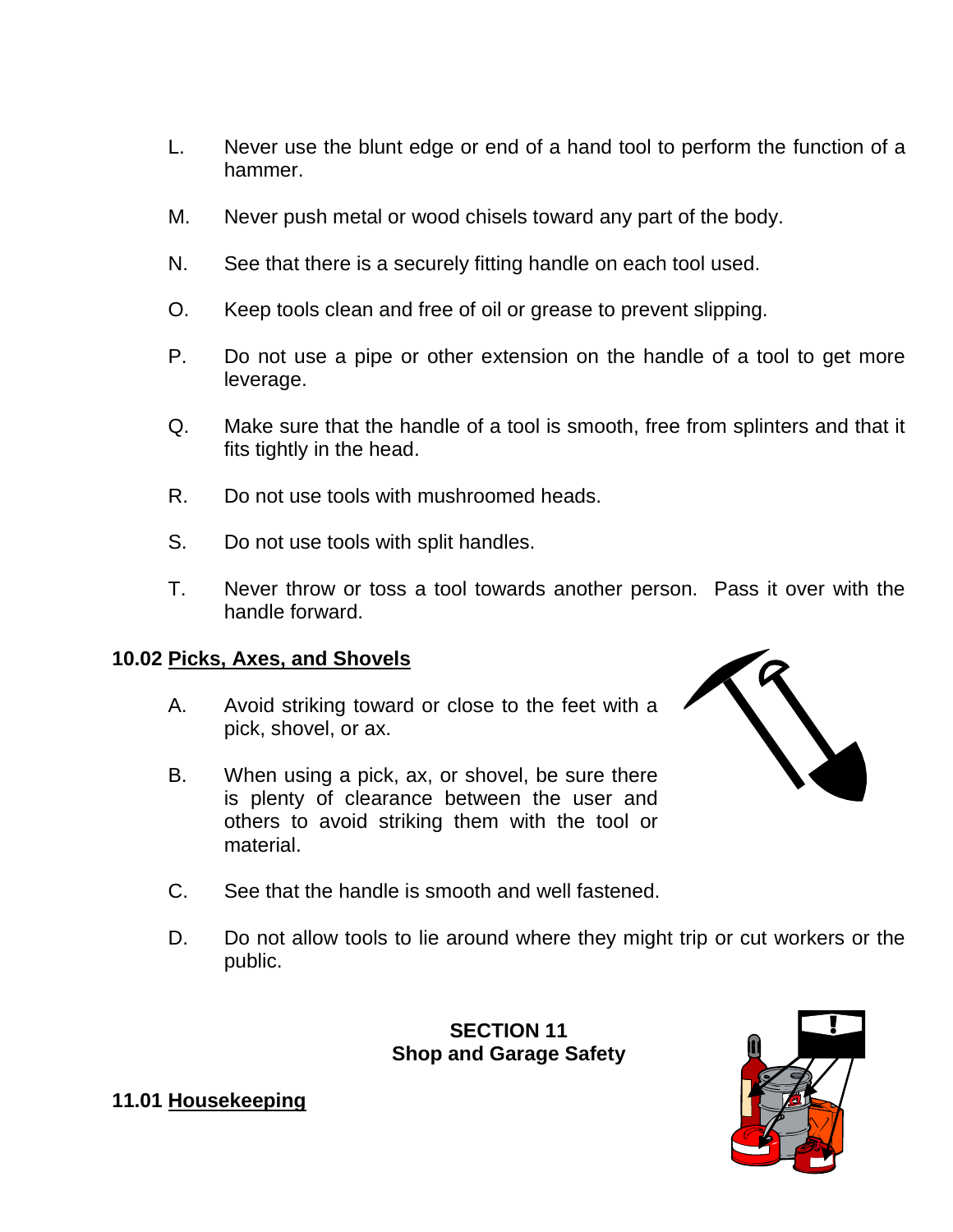- A. All floors, aisles, work storage spaces must be kept clean and orderly.
- B. Any grease or oil spilled on the floor must be cleaned up immediately.
- C. Oily and greasy rags must be put in a metal container provided for that purpose.
- D. All material (sacked calcium chloride, lumber, bar iron, etc.) must be piled so it cannot tip or fall.

#### **11.02. Gasoline**

- A. Do not allow gasoline to stand in open containers.
- B. Keep gasoline in a red can.
- C. Do not use gasoline to clean machinery parts. A nonflammable cleaner will be furnished and must be used.
- D. Before soldering or welding a gasoline tank, remove all of the gasoline and fill the tank with water.

# **11.03 Smoking**



Smoking is not permitted where there is flammable material.

# **11.04 Eye Protection.**

Employees must wear the proper goggles when welding, grinding, chipping, drilling, etc.



# **11.05 Machinery Guards**

Machinery guards must be kept in place at all times except when the machine is being repaired.

# **11.06 Operating Drill and Drill Presses**

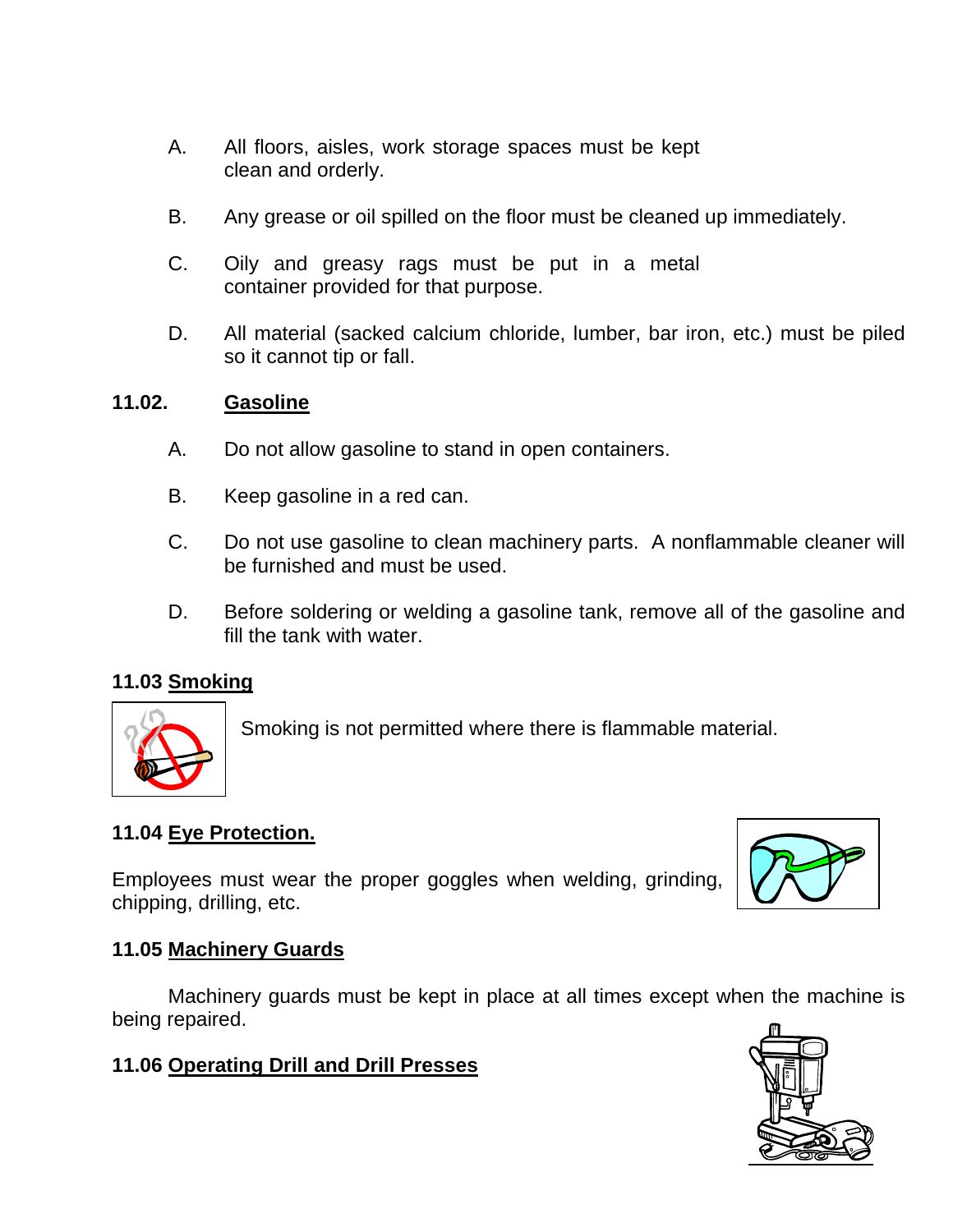- A. The wearing of gloves and loose clothing while operating a drill press is prohibited.
- B. Material must be clamped or otherwise fastened to the drill press bed, not held in the hands.
- C. Safety glasses or goggles must be worn.

# **11.07 Grinding Machines**

- A. No wheel will be operated without a guard.
- B. The tool must be adjusted to within  $1/8<sup>th</sup>$  of an inch of the wheel.
- C. Grinding on the flat side of the wheel is prohibited.
- D. Goggles must be worn.

# **11.08 Welding, Burning, or Cutting**

- A. Properly protective gloves, goggles and clothing should be worn during welding operations.
	- B. During welding, adequate ventilation should be provided.
- C. Cylinders should be stored and transported in an upright position and secured from falling or damage.
- D. Cylinders not in use should be stored away from the welding area and other combustible processes.
- E. Empty cylinders should be stored separately from full ones and labeled "empty."
- F. Cylinders should be stored away from sparks and contact with electrical wires.
- G. Cylinders should be protected from damage by moving vehicles and falling objects.
- H. Defective valves should be labeled "defective" and should not be opened by force.

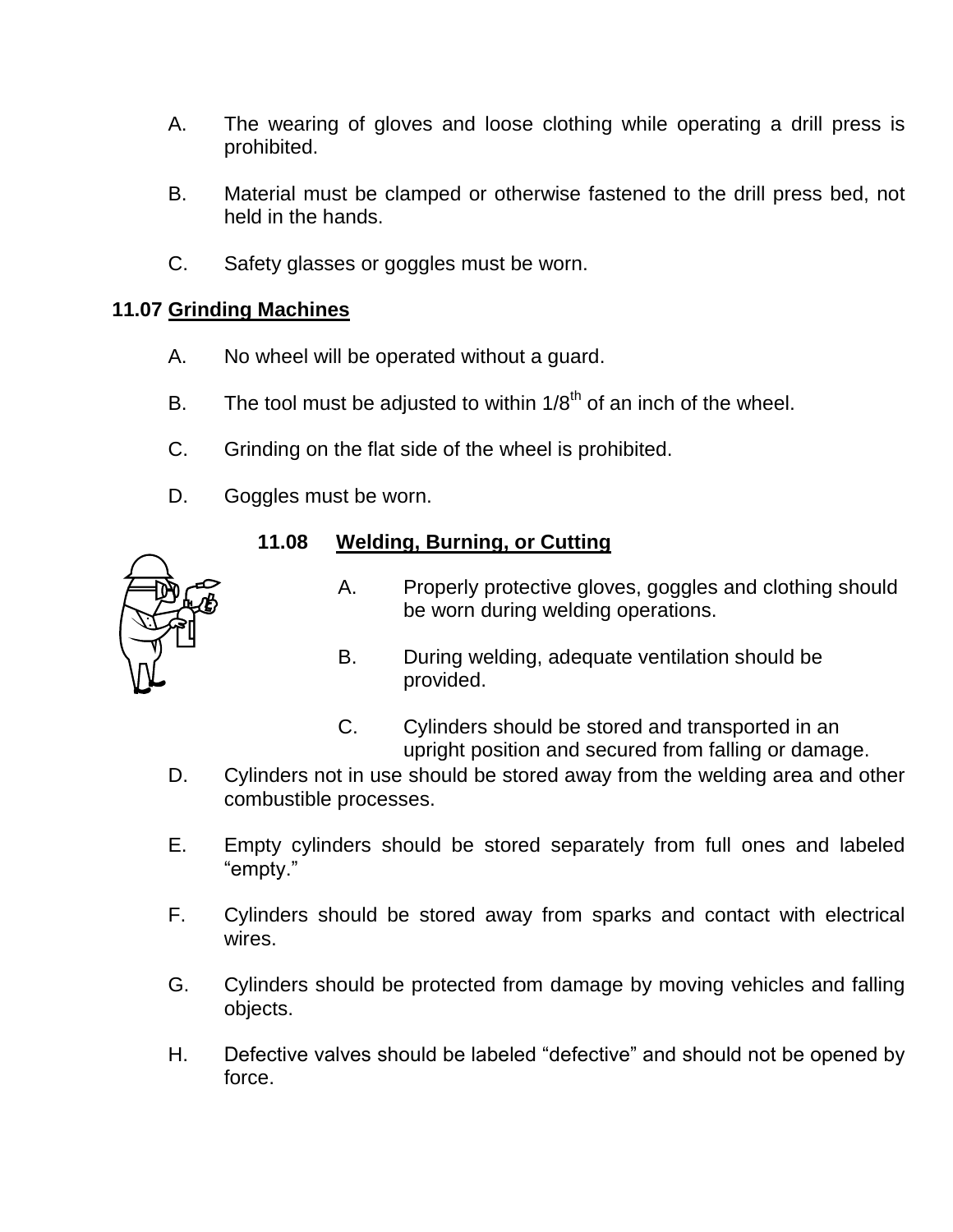- I. Oil should not be allowed to accumulate on oxygen cylinders or line fittings.
- J. Cylinder and torch valves should be closed when not in use.
- K. Inspect welding equipment prior to using. Defective equipment should be reported to your Supervisor for evaluation and possible repair or replacement.
- L. Cylinder hoses should be stored in a confined and protected manner to prevent tripping hazards and damage to the hose.
- M. Approved fire extinguishers should be accessible and in operating condition.
- N. Welding operations should be screened in a manner to prevent ignition of combustible materials and to shield work from other workers.
- O. On construction sites where both arc and gas welding equipment are used cables for each should be kept separate.
- P. Used welding rods should be stored in a designated container.

#### **11.09 Tire Repair**

Whenever a tire is to be replaced on a rim, the work must be done with tire in the protecting cage or other protective device.

#### **11.10 Jacks and Hoists**

- A. Except when changing tires in the field, blocking must be used to support the load. Do not depend on the jacks or hoist alone.
- B. Do not lean over a jack handle when the jack is under load. Remove handle if possible.
- C. Be sure wheels are blocked before jacking up a vehicle to change a tire.

#### **11.11 Flammable Materials**

No flammable materials will be left unmarked as such.

#### **11.12 Gasoline or Diesel Motor**

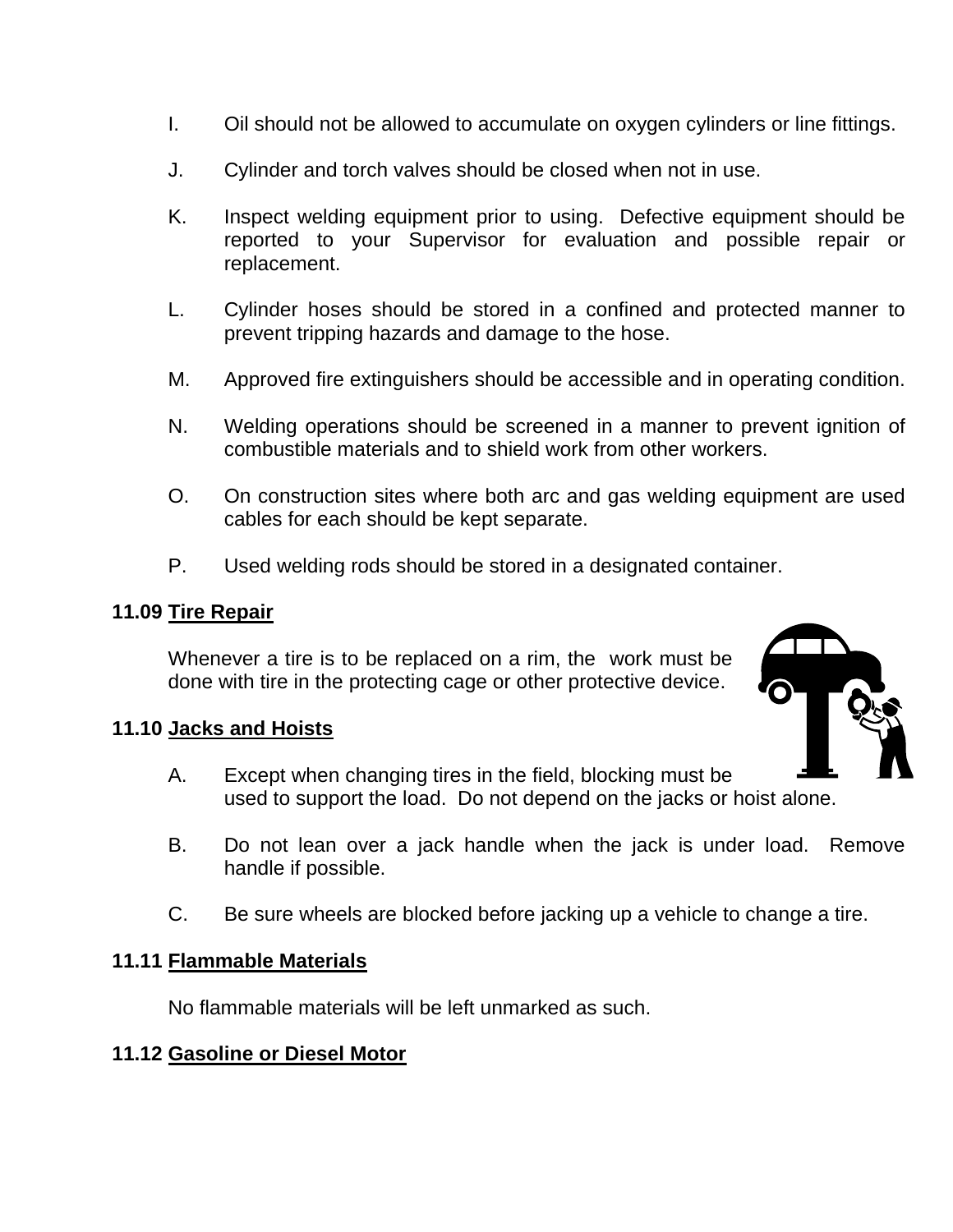No gasoline or diesel motor will be operated in the shop or other enclosed places unless the exhaust is connected to the proper outlet.

# **SECTION 12 Spray Painting**

- A. Approved fire extinguishers should be provided near painting stations.
- B. All spray painting should be done in a properly ventilated area. Respirators should be worn by the painter.



- C. There should be no smoking in a spray painting area. "No Smoking" signs must be posted.
- D. Quantities of flammables and combustible liquids in excess of one (1) day's supply must be stored in an appropriate area.
- E. Spray painting areas should not be allowed to accumulate or build up waste material.
- F. Protective aprons or clothing used in spraying operations should be stored in a fireproof area when not in use.
- G. There should be no open flame or spark-producing equipment in spraying areas.
- H. All spray finishing should be conducted in spray booth or spray room.

#### **SECTION 13 Roadway and Construction Site Safety**



- A. Safety vests as provided by the Department will be worn while working on any public roadway.
- B. Hard hats should be worn when working on any overhead job.
- C. Any area of construction or resurfacing will be properly signed or barricaded.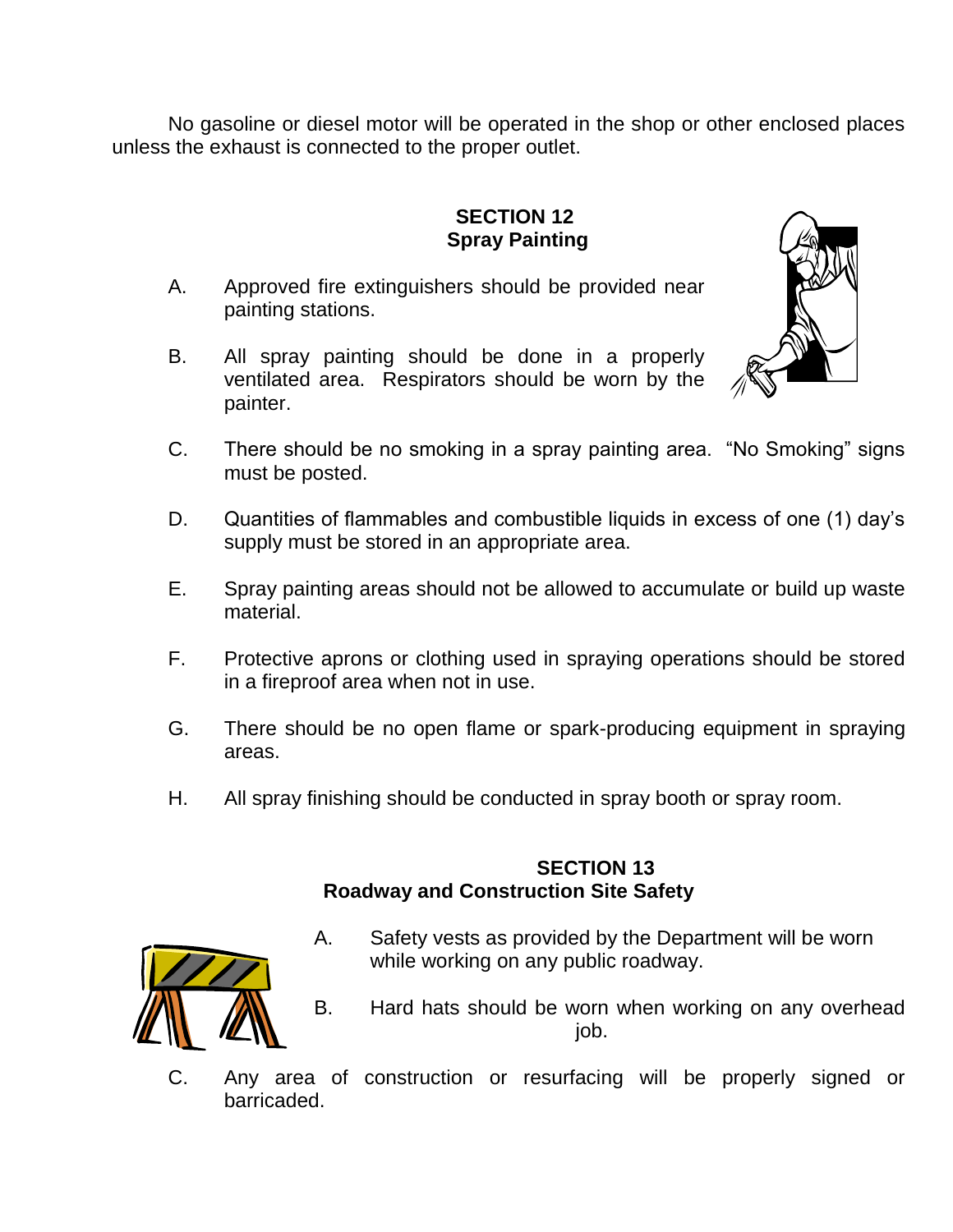- D. Watch for low wires when running heavy equipment.
- E. Digger's Hotline Network procedures will be implemented before excavating.
- F. Stay clear of heavy equipment when working around construction sites.
- G. Flag men should be used when traffic is heavy.
- H. When working in sewers, manholes, open pits, or other confined spaces, always check for toxic vapors, gases and oxygen deficiency.
- I. Tools and equipment should be lowered into a manhole by means of a bucket or basket.
- J. Check for loose or corroded steps when entering a manhole.
- K. Make sure the vehicle's strobe lights are on while actively working on any public roadway.
- L. Avoid using your fingers when removing a manhole cover. Use a pick or tool specifically designed for that purpose.
- M. When snow removal is used to plow snow, the vehicle will stop at all railroad crossings.

#### **SECTION 14 Ladders and Scaffolding**

- A. All ladders should be inspected periodically for warping, cracks, loose rungs, slivers, and general condition.
- B. Ladders should be stored on supporting racks or in a specifically designated area.
- C. Defective ladders or scaffolding should not be used. Always report defective equipment to your Supervisor for evaluation and possible repair or replacement.



D. Only one (1) person should occupy a ladder at a time.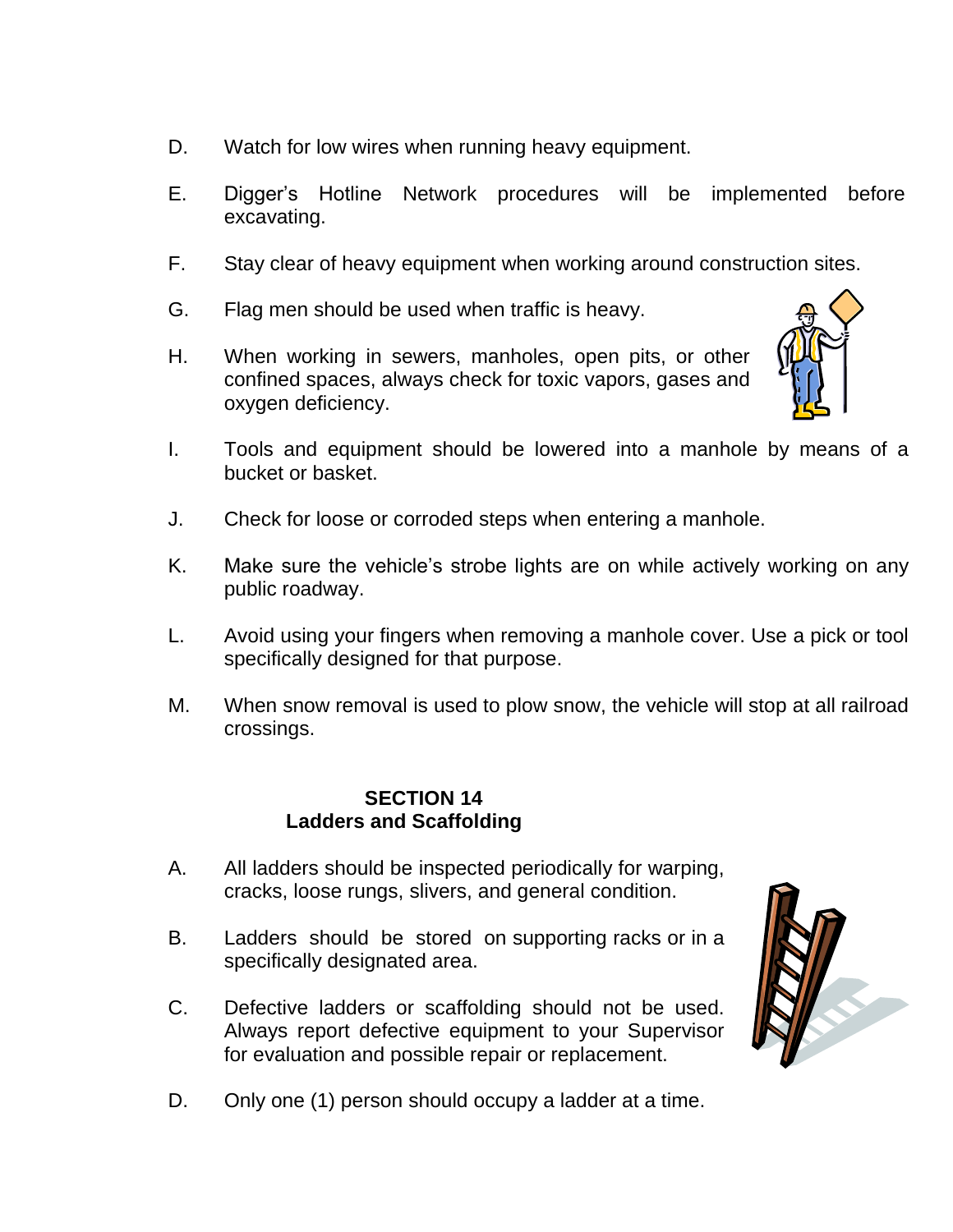- E. Do not use metal ladders near electrical power lines.
- F. Scaffolds should not be loaded in excess of the work load for which they are designed.
- G. Guardrails and toe boards should be used on all open-ended scaffolding and sides of platform more than ten feet (10') above ground.
- H. The distance between the foot of the ladder and the wall it rests against should be equal to about ¼ the ladder length. When necessary, secure ladders in place with ropes, hooks, spikes, or other anti-slip devices.
- I. Avoid setting ladders within the arc of a swinging door or near blind corners.
- J. Do not paint ladders or scaffold planking since defect may be concealed by the use of paint.
- K. Always face ladders when ascending or descending.
- L. Scaffold planking should be a minimum of two inches (2") thick by ten inches (10") wide. The minimum length should be eight feet (8') and the maximum fifteen feet (15') with at least an eight inch (8") overhang.
- M. Do not jump on or off a scaffold. Always lower it to ground level before mounting or dismounting.

#### **SECTION 15 First-Aid**

A. All County vehicles and work places must be equipped with First Aid kits. Know the location of First Aid kits in your work area and familiarize yourself with the supplies and their usage.



- B. Each department should have procedures to ensure First Aid kits are periodically inventoried and replenished.
- C. All injuries, however small, should be treated to prevent infection.
	- 1) If skin is broken and wound is minor, wash well with soap and water.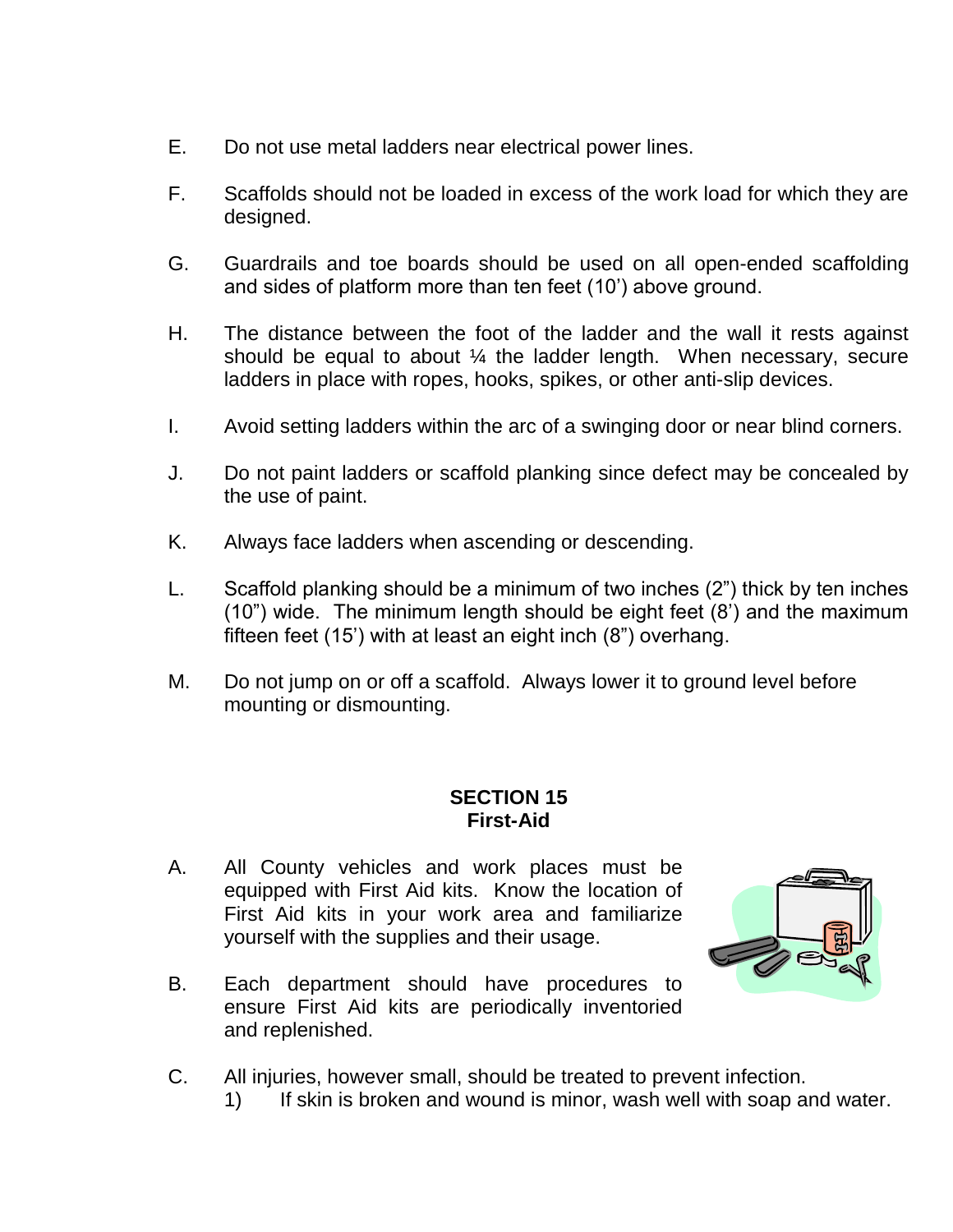- 2) Contact physician or County Nurse to determine need for tetanus booster.
- 3) If employee is bitten by an animal (stray, wild or domestic), make immediate report to County Animal Control Officer for animal control and rabies protection.
- D. Always report an injury to your Supervisor, no matter how insignificant it may seem to you at the time.
	- 1) Complete Employer's First Report of Injury or Disease.
	- 2) Follow procedures outlined in County's Policy and Plan for Exposure to Bloodborne Pathogens if employee sustains a significant exposure to blood or other body fluids through:
		- a) Non-intact skin (dermatitis, acne, chapped skin, scratches, abrasions, or cuts, etc.)
		- b) Puncture by a needle, lancet, or capillary tube, etc.
		- c) Mucous membranes (splash to lining of mouth, nose, or eyes).
		- d) Exposure to saliva as a result of a bite during the course of which the skin is broken.
		- e) The provisions of cardiopulmonary resuscitation which inadequate or lack of barrier protection.
- E. In case of a serious injury requiring ambulance transport, follow the procedures listed below:
	- 1) Call the Sheriff's Department to obtain an ambulance.
	- 2) Keep the injured party warm and as comfortable as possible.
	- 3) Never move an injured person unless it is necessary to remove him/her from danger. Moving an inured person could result in further injury.



4) Qualified personnel may give the ABC's before the ambulance arrives: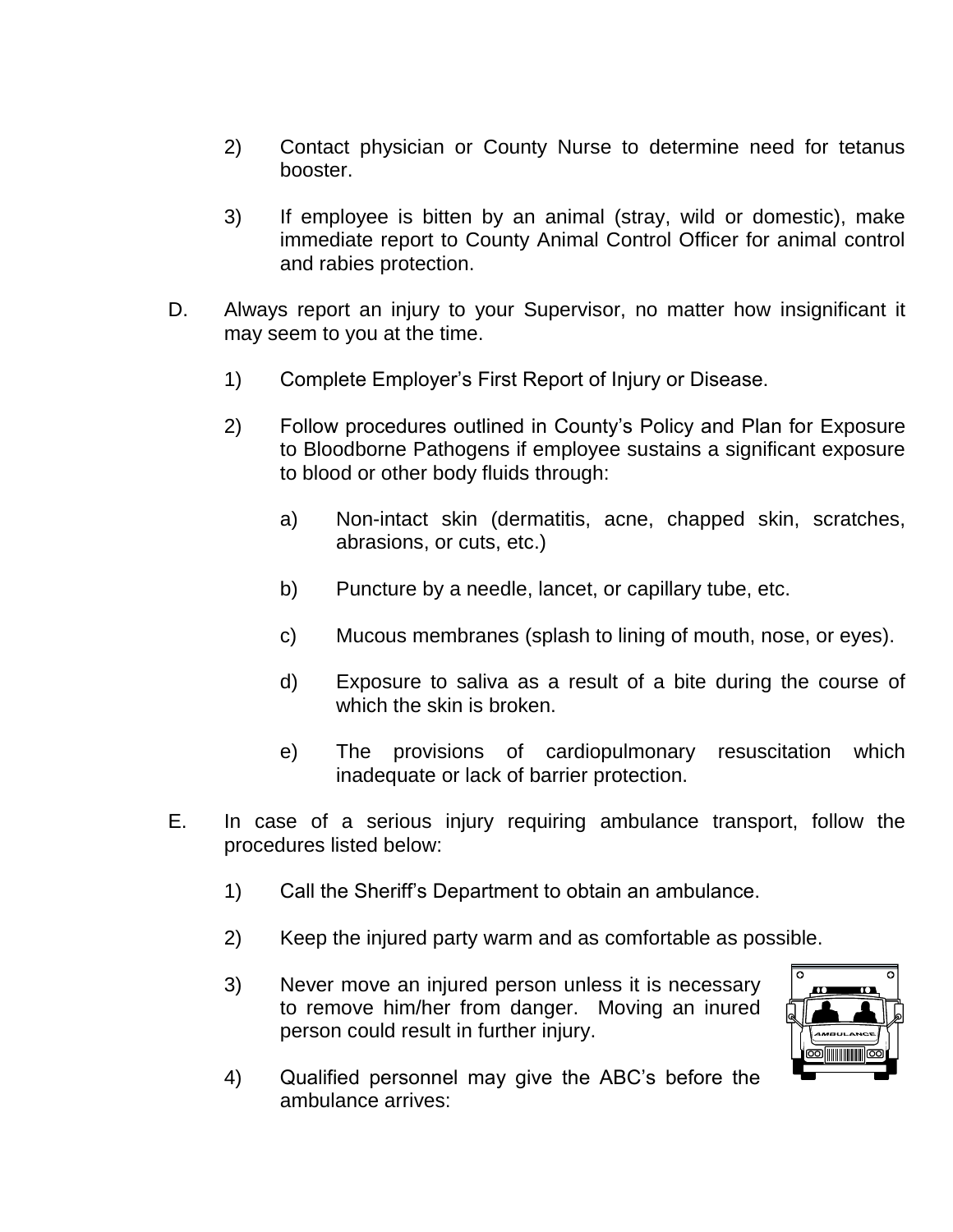- a) **Airway:** Keep it open so injured can breathe.
- b) **Breathing:** Breathe for person if they have stopped.
- c) **Circulation:** Check pulse and start CPR.
- d) **Shock:** Treat for shock, keep warm, do not move the person.
- F. If an injury requires medical attention, but does not warrant ambulance transport, the injured employee should be taken to the nearest medical facility by an appropriate means.
- G. County departments with employees who could reasonably anticipate exposure to bodily fluids must have a Bloodborne Pathogen Control Plan.

## **SECTION 16 Confined Entry Procedures**

#### **16.01 Definition of Confined Area**

- A. **Confined Area:** A space which has limited openings for entry and exit, unfavorable natural ventilation, which could contain or produce dangerous air contaminants, and which is not intended for continuous employee occupancy. Confined areas include, but are not limited to: storage tanks, silos, vats, boilers, ventilation and exhaust ducts, manholes, catch basins, sewers, tunnels, underground utility vaults, and pipelines.
- B. **Level 1 Space:** A confined space with an oxygen content of 19.5% or more, a hydrogen sulfide content of less than ten (10) parts per million and a combustible gas content less than twenty percent (20%) of the lower explosive limit. The only source of contamination likely to affect the atmosphere is the employee's presence or the employee's activities.
- C. **Level 2 Space:** A confined space with an atmosphere which falls within one (1) of the following conditions:
	- 1) The air quality is within the limits specified in B above and the confined space contains sources of contamination, other than the employee or the employee's activities, which may affect the atmosphere, or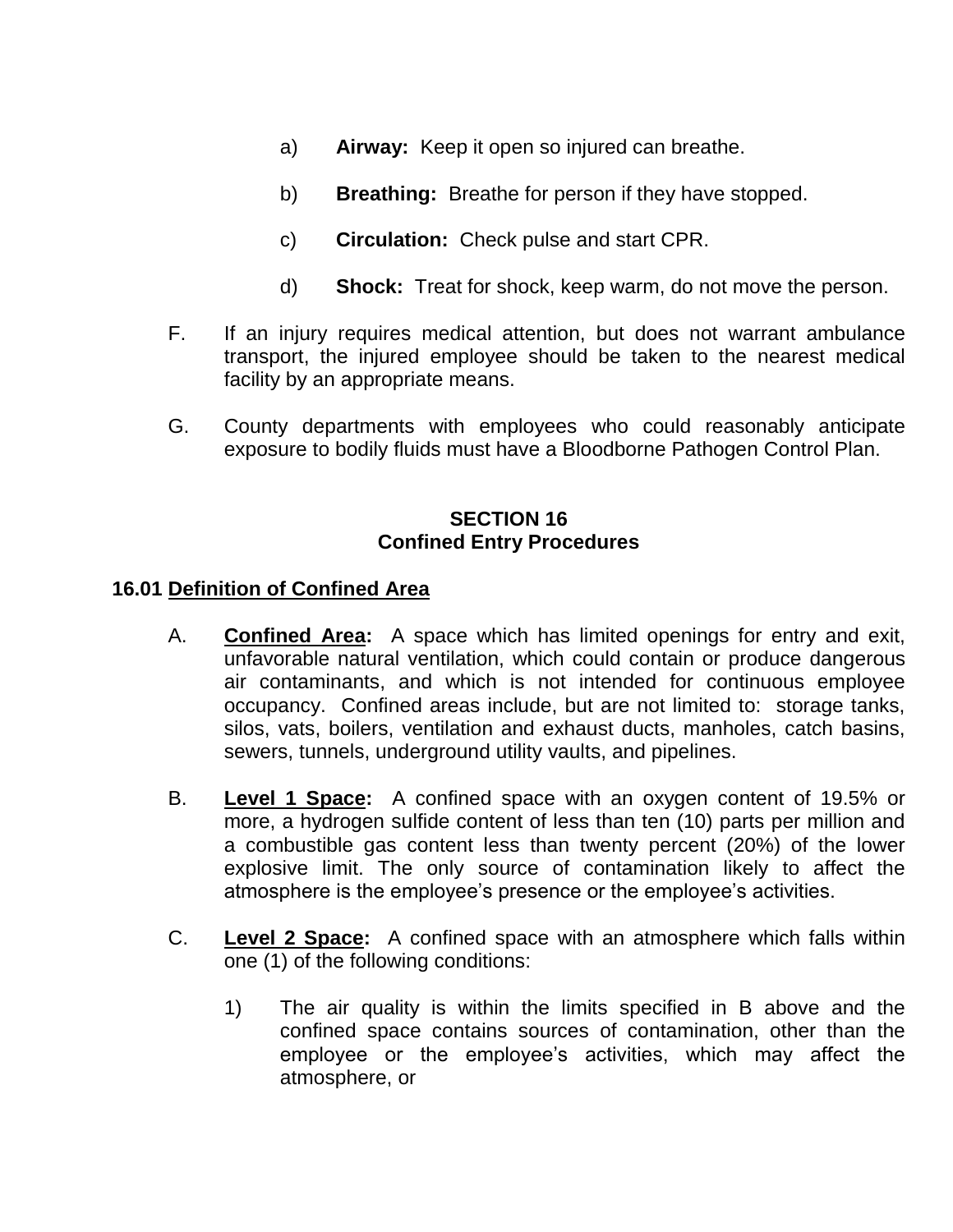2) The air quality is, or was at some time previously, not within any or all of the limits specified in B above.

## **16.02 Procedures for Entry**

- A. Fill out and file a "Confined Spaces Entry Permit" with your Supervisor and arrange for necessary equipment and manpower.
- B. If the confined area is in a street or traffic area, set up signs, cones, barricades, and/or flashers to guard the work area. If traffic is limited to a single lane, a flagman should be utilized.



- C. Confined areas should be tested with a gas detector to determine whether the atmosphere
- D. Entry into or work in a Level 1 space will be in accordance with the following:
	- 1) The atmosphere in the employee's immediate area must be continuously monitored. Forced ventilation may not be used in lieu of monitoring devices.
	- 2) If the atmosphere falls outside any or all of the established limits, the employee must exit the confined space.
- E. Entry into or work in a Level 2 space will be in accordance with the following:
	- 1) The atmosphere within the employee's immediate area must be continuously monitored while in the confined space. Forced ventilation may not be used in lieu of monitoring devices.
	- 2) If the atmosphere falls outside any of the limits, the employee must exit the confined space, except if equipped with self-contained positive pressure apparatus or air line respirator.
	- 3) If the air quality falls outside the limit for combustible gas, the employee must exit the confined space.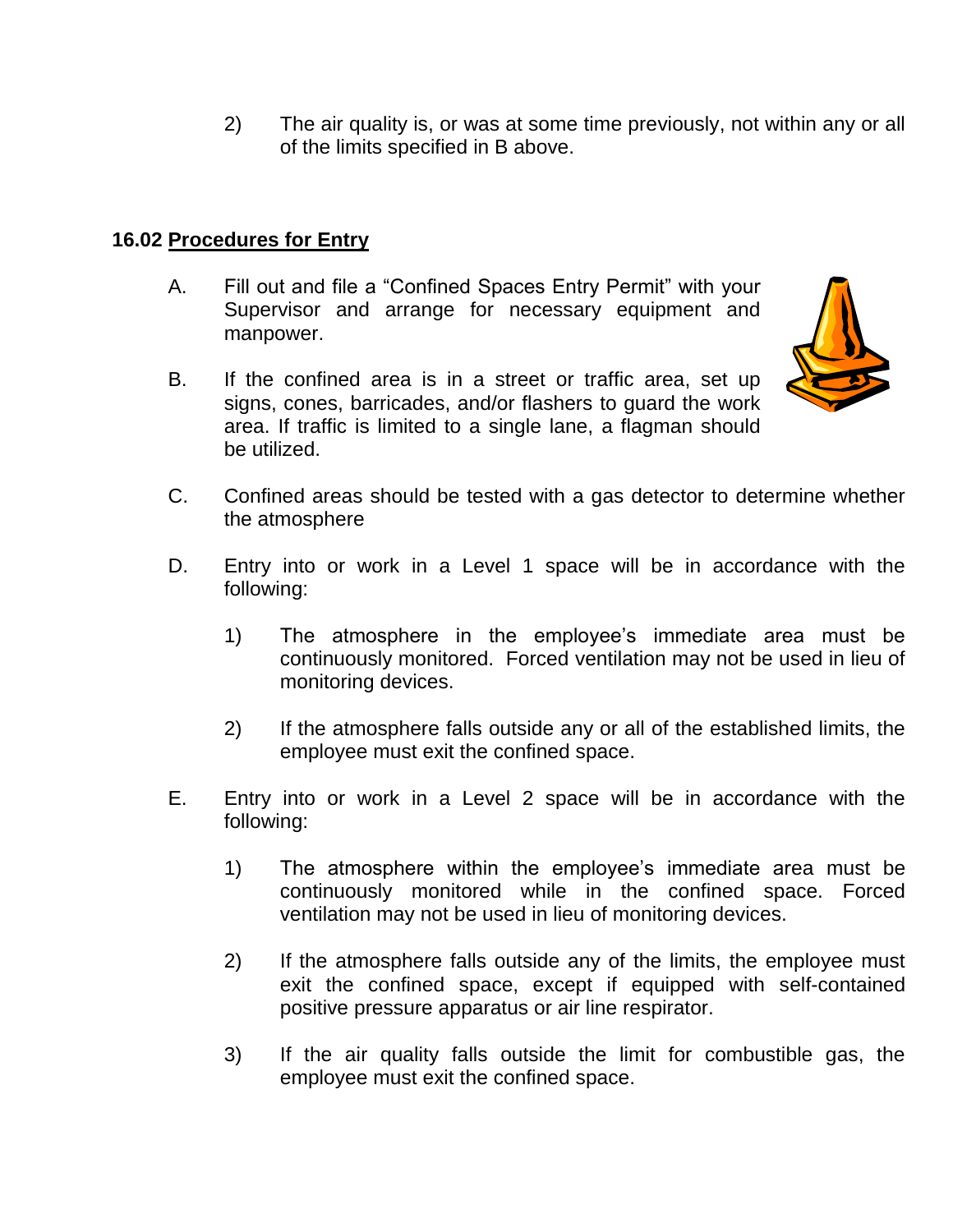- 4) Except in a rescue attempt, no employee may enter a confined space without at least one (1) employee stationed at the entrance of the confined space. A flagman directing traffic may not serve as the employee stationed at the structure.
- 5) Where entry to a Level 2 confined space is by means of a manhole or top opening, a winch will be set up for the rescue attempts prior to entry.
- 6) While in a Level 2 confined space, an employee will have voice or other means of communication with the employee stationed at the entrance of the confined space.
- 7) An employee harness secured to a life line. The full body harness will have a waist belt, shoulder straps, leg straps, and "D" ring or shoulder ring attached no lower than the shoulder blades. The life line will be attached to the winch drum or secured by some other method.
- 8) An employee having to make horizontal movement into a confined space, such as in a sewer, or having to descent in such a manner that renders a winch useless for a rescue attempt, will:
	- a) Be equipped with a self-contained positive pressure breathing apparatus or an air line respirator; and
	- b) Wear a full body harness having a waist belt, shoulder straps, leg straps, and a "D" ring or shoulder rings attached no lower than the shoulder blades.
- 9) An employee who is outside of the confined space monitoring employees inside the confined space will be equipped with at least one (1) self-contained positive pressure breathing apparatus or air line respirator.
- 10) Where an air line respirator unit is used, the unit will be equipped with an escape air tank.

# **16.03 Procedures Following Entry**

After leaving the confined area, the entry team will follow these procedures:

A. Safeguard the entrance to the confined area by closing the opening or barricading it.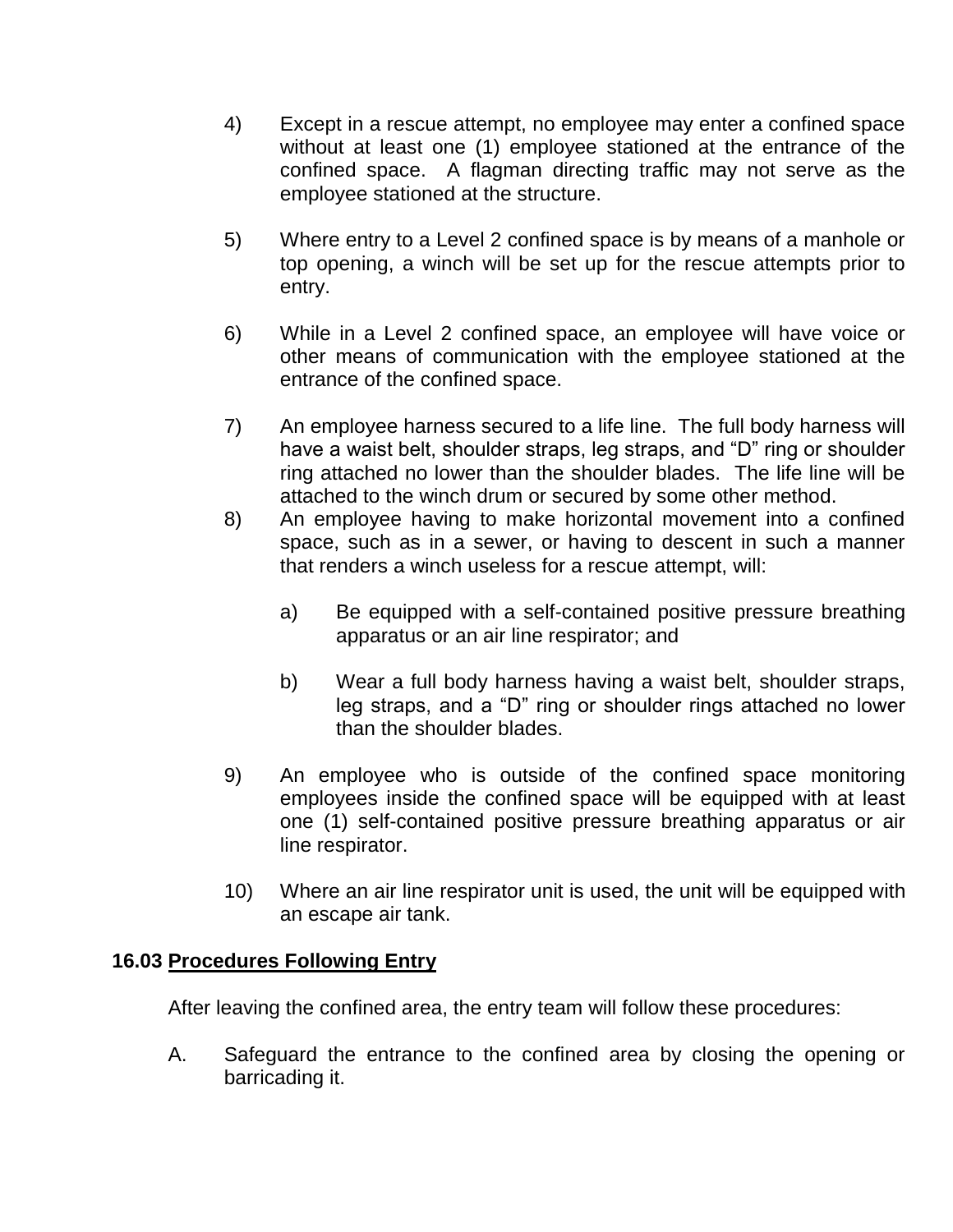- B. Wash exposed body areas to remove contaminants and report all scraps, cuts, or injuries to your Supervisor and seek treatment.
- C. Clean the equipment for the next use.
- D. Replenish any used breathing apparatus or equipment *(i.e., first aid kits, etc.).*
- E. Return all cleaned and replenished equipment to its storage location.

#### **SECTION 17 Use of Respirators**



Each County department which utilizes respiratory equipment must have in place a program covering the proper selection, use and care of respirators. Some of the basics of such a program are provided in this section of the manual. For more specific information regarding your department's respirator program and forms utilized in monitoring the program, see your Supervisor.

# **17.01 Employer Responsibility**

- A. Respirators will be provided by the employer when such equipment is necessary to enter a hazardous atmosphere to protect the safety and health of the employee.
- B. Respirators will be suitable for the purpose intended.
- C. The employer will be responsible for the establishment and maintenance of a respirator protection program.
- D. It is the responsibility of the employer to keep respirators in good operating condition.

# **17.02 Employee Responsibility**

A. The employee will use the provided respiratory protection in accordance with the instructions and training received.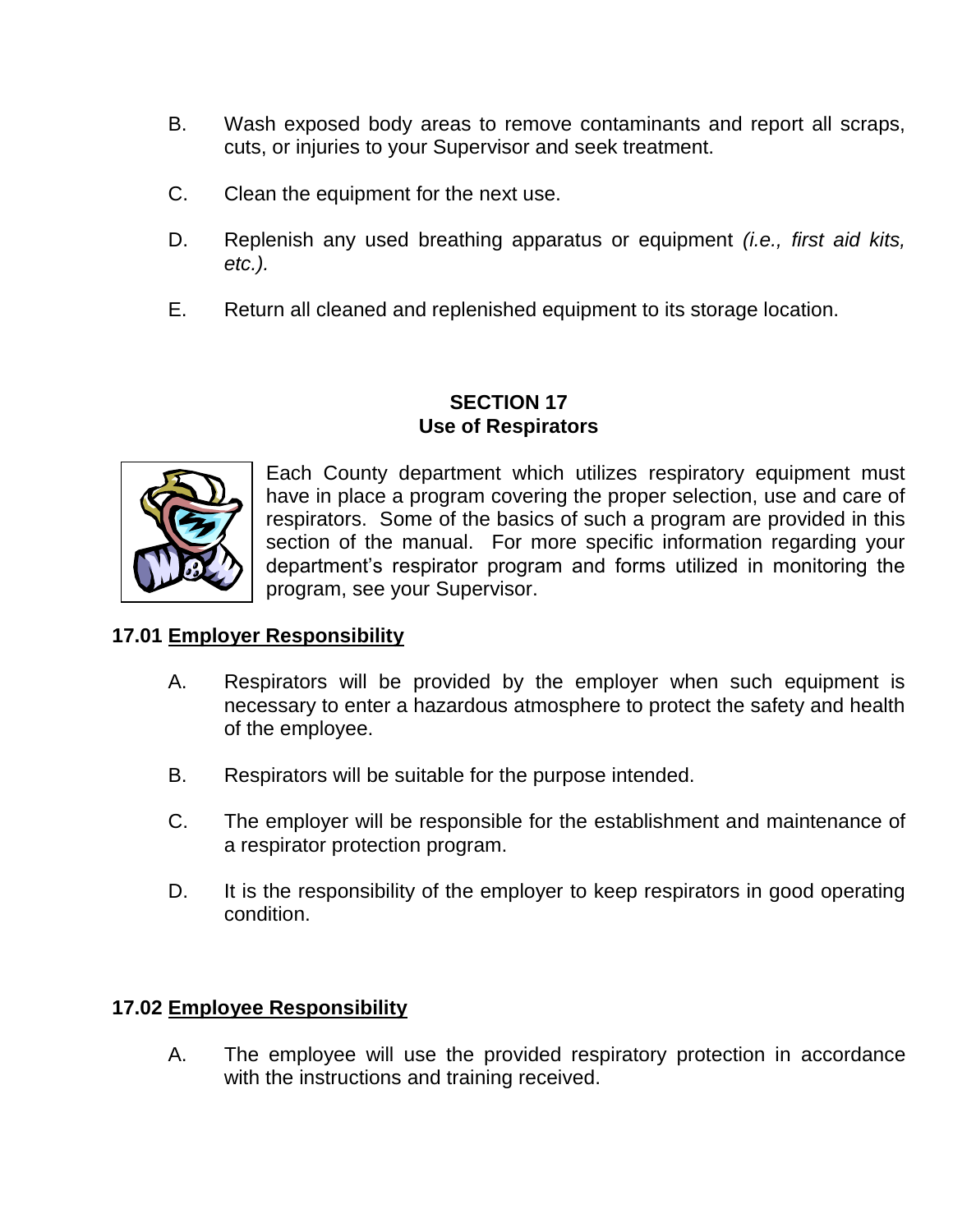B. The employee will report any malfunction of respirators to his/her Supervisor.

# **17.03 Training in Use of Respirators**

- A. Supervisors and respirator wearers should be given adequate training by a qualified person to ensure proper use of respirators. Training should cover:
	- 1) The need for respiratory protection.
	- 2) The nature, extent, and effects of respiratory hazards to which the person may be exposed.
	- 3) Why a particular respirator is selected for a specific respiratory hazard.
	- 4) Operation, capabilities and limitations.
	- 5) Inspecting, checking the fit of, and wearing of the respirator.
	- 6) Maintenance and proper storage of respirators.
	- 7) Recognizing and coping with emergency situations.
- B. Records should be kept of the names of persons trained, dates when training occurred and refresher training courses. Refresher training should be conducted annually.

#### **17.04 Selection of Respirators**

The selection of a proper respirator will be determined by the following:

- A. Location of the hazard.
- B. The physical characteristics, capabilities, and limitations of the respirators.
- C. Warning properties of contaminant.
- D. Physical and chemical properties of contaminant.
- E. Whether the environment to be encountered is immediately dangerous to life or health.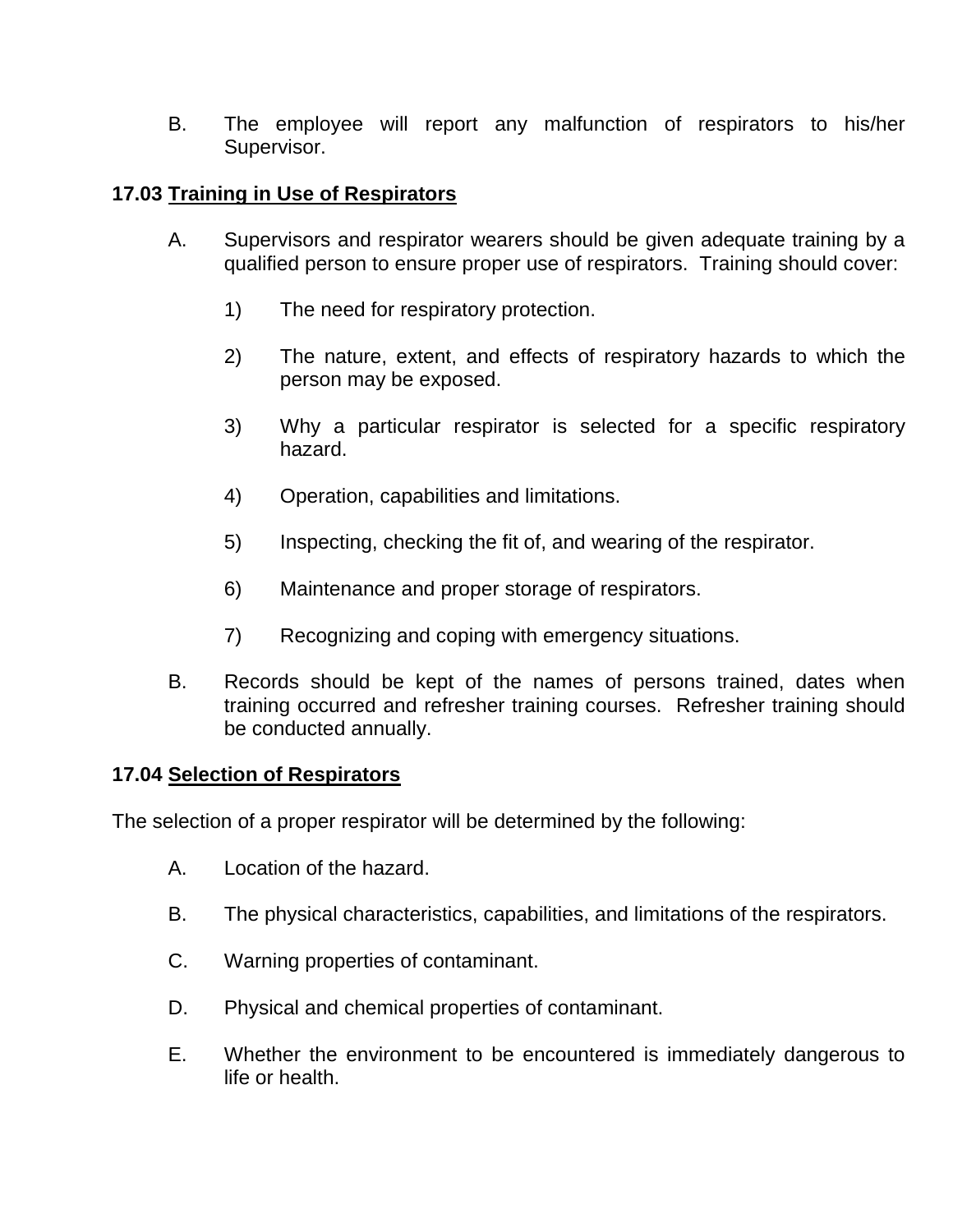Only respirators having NIOSH/MSHA approval will be selected.

## **17.05 Respirator Sealing Test**

- A. The wearer of a respirator equipped with a facepiece will check the seal of the facepiece prior to each entry into a hazardous atmosphere to ensure proper protection.
- B. Respirators will not be worn when conditions prevent a proper seal to the wearer, such as temple bars of glasses, facial hair, scars, facial deformities or any other material that may pass between the sealing surface of the respirator and the face of the wearer.

#### **17.06 Respirator Fitting Test**

- A. The respirator fitting test will be used to determine the ability of each individual respirator wearer to obtain a satisfactory fit.
- B. Records of respirator fitting tests will be kept for each respirator wearer. Records will include:
	- 1) Name of person tested.
	- 2) Name of test operator.
	- 3) Date of test.
	- 4) Type of respirator used in test.
	- 5) Results of respirator fitting test.

#### **17.07 Inspection of Respirators**

- A. Each person, immediately prior to using a respirator, will inspect the respirator to ensure that it is in good operating condition.
- B. Respirators used for emergency purposes will be thoroughly inspected at least once a month and after each use. Records will be kept of inspection dates and maintenance of respirators.
- C. Respirators should be clearly marked to indicate date when last serviced.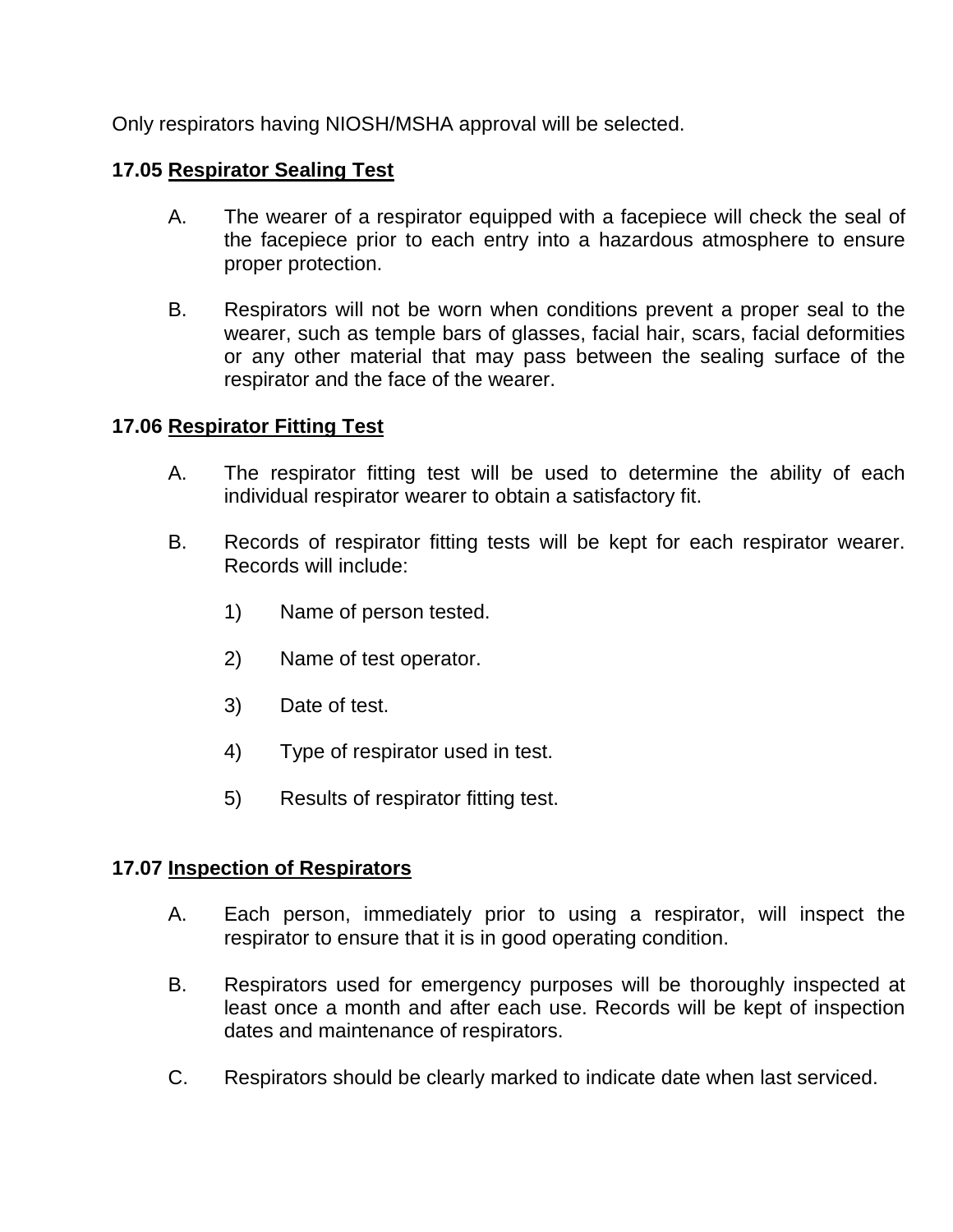# **17.08 Cleaning and Disinfecting**

Respirators maintained for emergency use will be cleaned and disinfected after each use in the following manner:

- A. Remove the breathing regulator from the facepiece.
- B. Disinfect the face piece by one of the following methods:
	- 1) Sponge it with seventy percent (70%) solution of ethyl, methyl or isopropyl alcohol.
	- 2) Submerse it in hypochlorite solution made with two (2) tablespoons of chlorine bleach in one (1) gallon of water.
	- 3) Rinse in cool water and allow to completely air dry.
	- 4) Reattach breathing regulator.

# **17.09 Storage**

- A. Respirators will be stored in a manner that will protect them against dust, sunlight, heat, extreme cold, excessive moisture or damaging chemicals.
- B. Storage compartments should be in a convenient location and clearly marked.

# **SECTION 18 Severe Weather Procedures**



In the event that a report of severe weather approaching or occurring within Bayfield County is received by the Communications Center,

information will be relayed as deemed appropriate. The Communication Center has the capability of informing the Courthouse and Annex, along with the area schools through Voice Activated Receivers/Alert Monitors placed on each floor of the Courthouse and Annex Buildings.

# **18.01 WATCH Procedures**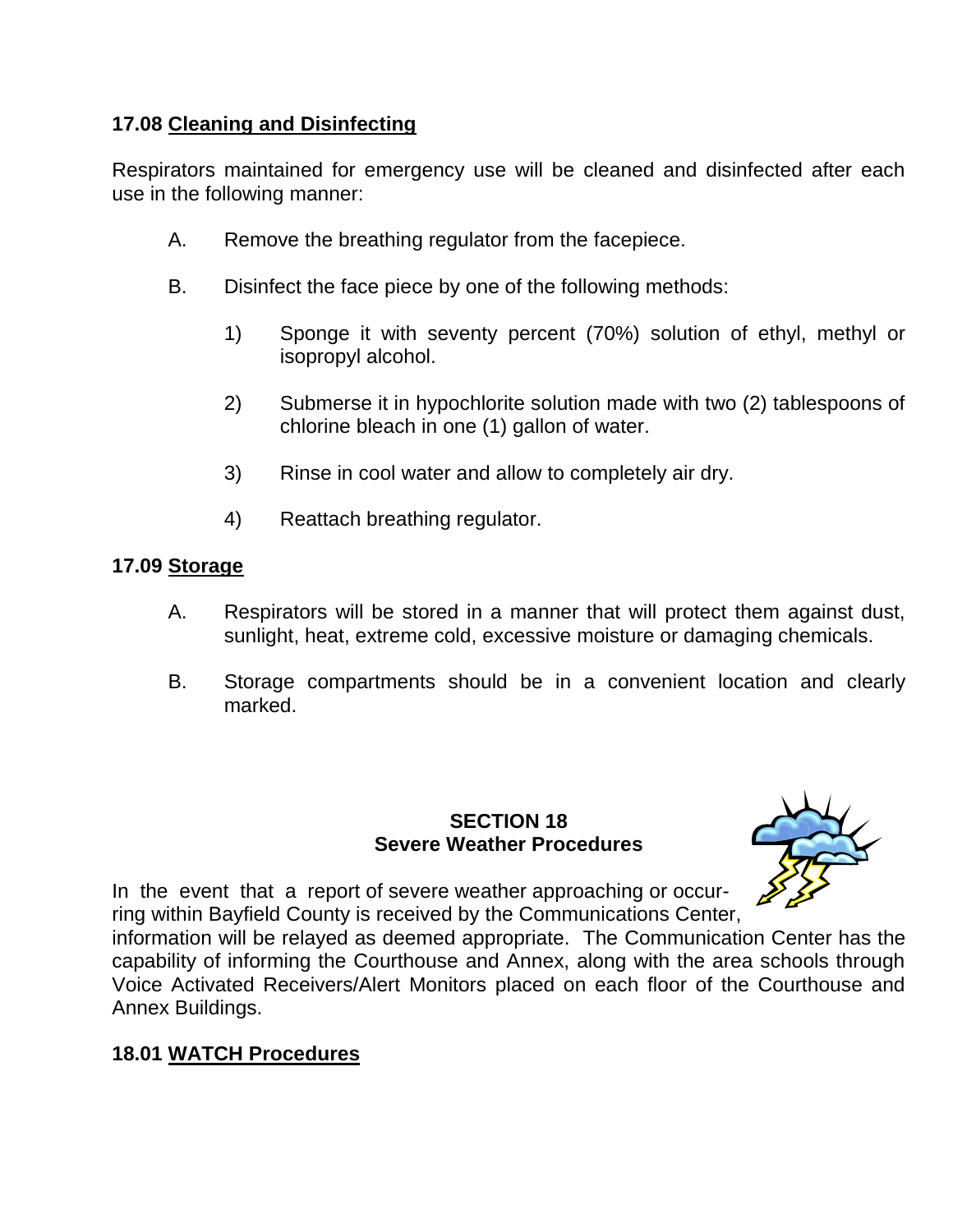A. Notification of a severe weather **WATCH** situation will occur through the voice activated receiver/alert monitor. *A WATCH means that conditions are ideal for severe weather to develop.*

# B. **Courthouse**

1) The Clerk's office will telephone the maintenance pager, telephone the Highway Department, and confirm that each floor in the courthouse has received the message in a format similar to:

> *"This is the Clerk's Office with emergency information…can you hear me? A severe thunderstorm/tornado WATCH has been issued for Bayfield County until (time) ."*

- 2) Information shall be relayed to all departments on each floor with assurance that all department personnel, and the public, will receive notification.
	- a) Human Services will relay information to all departments in the lower floor of the Courthouse.
	- b) Extension will relay information to all personnel on the second floor of the Courthouse.
	- c) Clerk's Office will relay information to all departments on the first floor of the Courthouse.
- C. **ANNEX** The Sheriff's Department Secretary or Emergency Government Office will relay information to all other offices by making visual contact confirming receipt of the message in a format similar to:

"*A severe thunderstorm/tornado WATCH has been issued for Bayfield County until (time) ."*

- D. Department personnel will review its shelter plan.
	- 1) Identify who is responsible for non-employees in the area.
	- 2) Identify who will check bathrooms.
	- 3) Identify what equipment to shut down, what to take to the shelter, if necessary.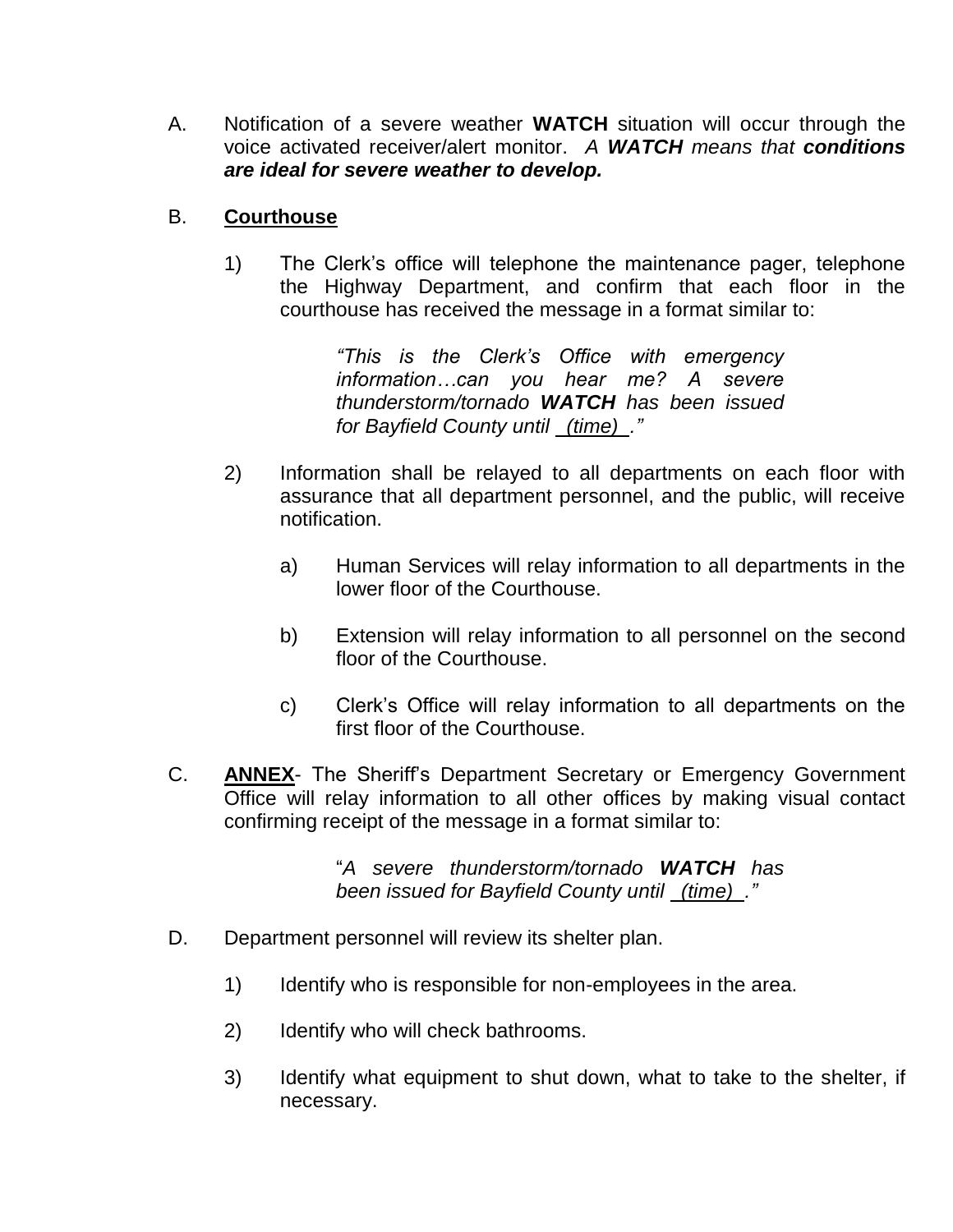- E. Maintenance personnel will assure shelter areas are available and open. Emergency supplies (battery powered radio, flashlights, water, etc.) will be placed in each shelter. Maintenance personnel will then periodically check the sky for signs of severe weather. Indications of developing severe weather shall be relayed to the Communications Center (373-6120).
- F. Highway Department Office will relay reports of severe weather received from field personnel to the Communications Center (373-6120).
- G. If a department is wishing additional storm related information they can tune to local broadcast media. Please *do not* call the communications center/Sheriff's Department requesting storm related information.



# **18.02 WARNING Procedures**

A. Notification of a Severe Weather **WARNING** will occur through The voice activated receiver/alert monitor. *A WARNING Means that severe weather is occurring somewhere in the area.* 

# B. **COURTHOUSE**

- 1) The Clerk's Office will notify maintenance personnel through telephone or pager to assess the sky for signs of severe weather.
- 2) The Clerk's Office shall determine whether or not personnel should be instructed to move to shelters based on:
	- a) Information contained in the message.
	- b) Weather conditions at the time.
	- c) Maintenance person's assessment of the weather conditions.
- 3. If immediate sheltering actions are not required, a heightened state of alert for future developing severe weather shall be maintained.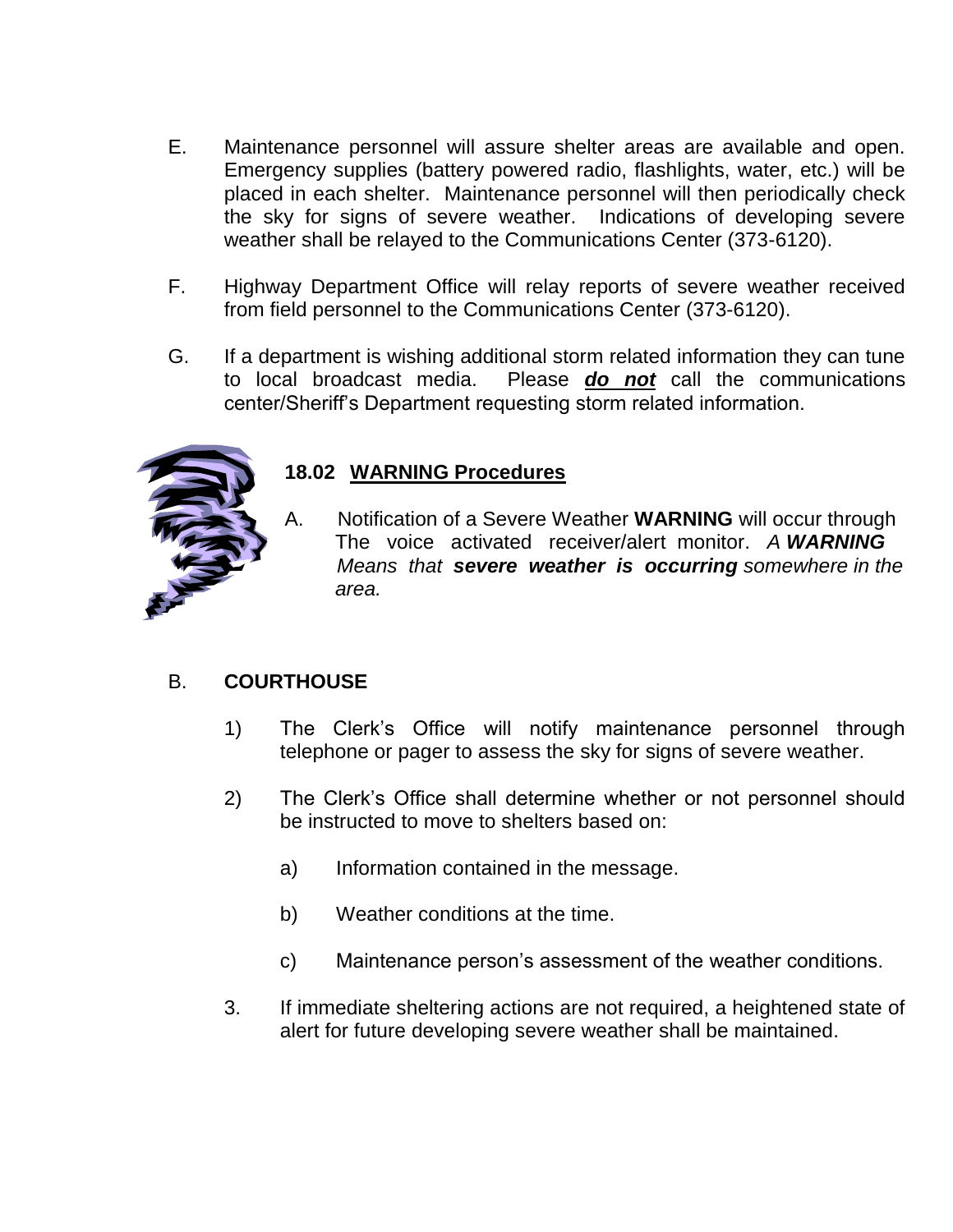4. If severe weather does not appear to be imminent, telephone the Highway Department, and confirm that each floor has received the message in a format similar to:

> *"This is the County Clerk's Office with emergency information…can you hear me? A severe thunderstorm/tornado is in the Washburn area. Tell everyone in your area and be prepared to GO TO THE SHELTER AREA IMMEDIATELY."*

- 5. Information shall be relayed to all departments on each floor with assurance that all department personnel, and the public, will receive notification.
	- a) Human Services will relay information to all departments on the lower floor.
	- b) Extension will relay information to all personnel on the second floor.
	- c) Clerk's Office will relay information to all departments on the first floor.

# C. **ANNEX**

- 1. The Sheriff's Department Secretary or Emergency Government Office will determine whether or not personnel should be instructed to move to the shelter area based on the threat:
	- a) Information contained in the message.
	- b) Weather conditions at the time.
	- c) Maintenance persons report of weather conditions.
- 2. Relay information to all other offices by making visual contact confirming receipt of the message in a format similar to:

*"A severe thunderstorm/tornado is in the Washburn area. Please be prepared to GO TO THE SHELTER AREA IMMEDIATELY."*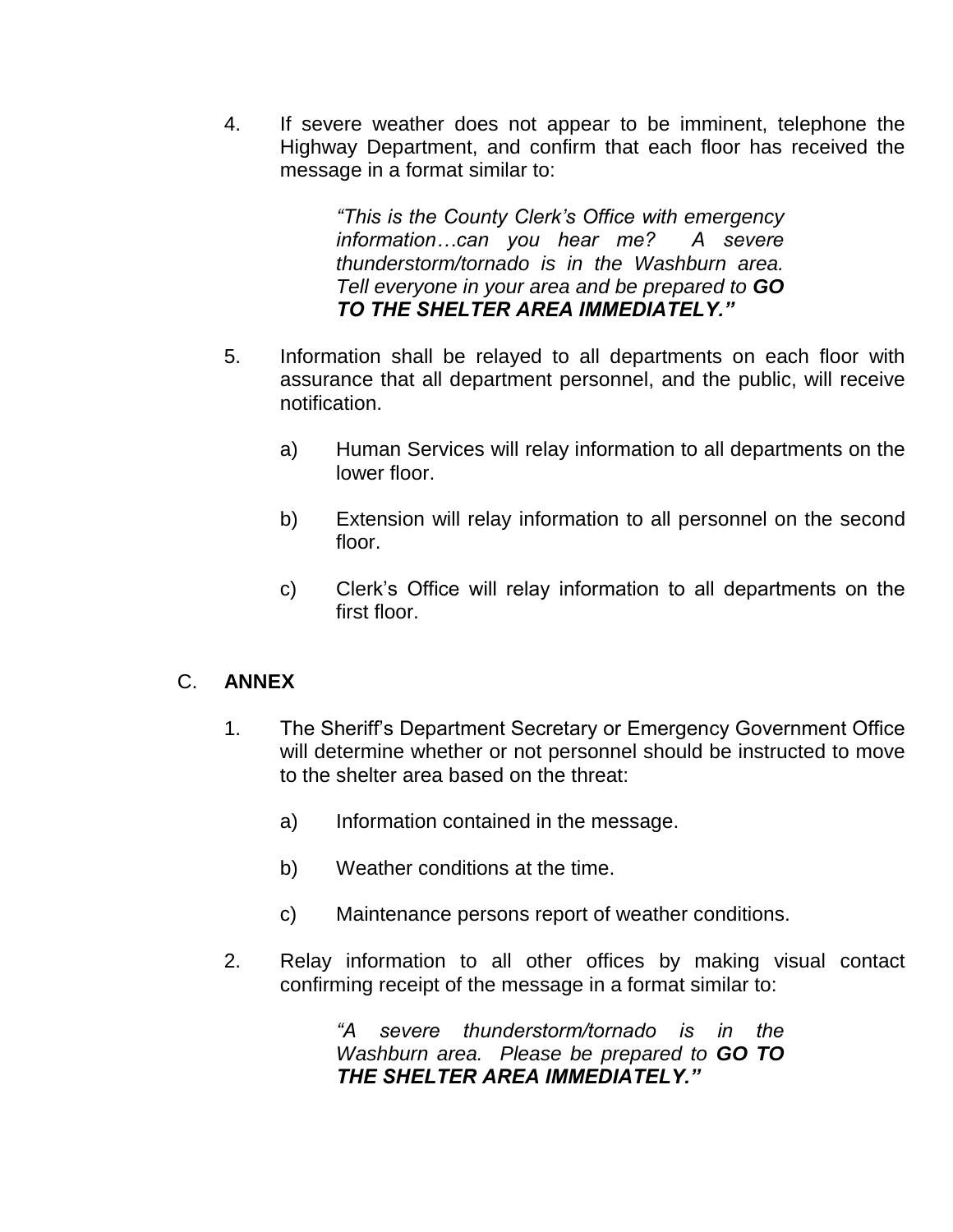- D. Department personnel will be identified to assist non-employee personnel, check bathrooms, and shut down equipment while moving toward the shelter areas.
- E. The **ALL CLEAR** will be issued in the shelter areas by maintenance personnel with weather spotter training.
- F. If severe damage to the building occurs:
	- 1. Employees should evacuate that portion of the building and report to their designated meeting location per evacuation plans.



- 2. If injuries occur, one (1) person stay with the injured party, if possible, while another goes for help. Request assistance from nursing staff, if available, and assure that an ambulance has been requested.
- 3. Maintenance personnel shut off the main power (electricity) and gas to the damaged building, if applicable.

#### **18.03 Shelter Areas**

- A. **COURTHOUSE** The shelter area for the Courthouse is the lower level hallway in the new building away from all glass.
- B. **ANNEX** Shelter areas for the Annex include the men's and women's bathrooms, and the inside hallway toward the Jail and Deputies Room in the Sheriff's Department.
- C. Shelter areas will be supplied with emergency supplies including a radio and batteries, list of local radio stations, flashlight with batteries, first aid kit, bottled water, and additional batteries appropriate to the equipment.
- D. Maintenance staff will retrieve emergency supplies from shelter areas and restock as necessary

#### **SECTION 19 Courthouse Evacuation Procedures**

#### **General Instructions**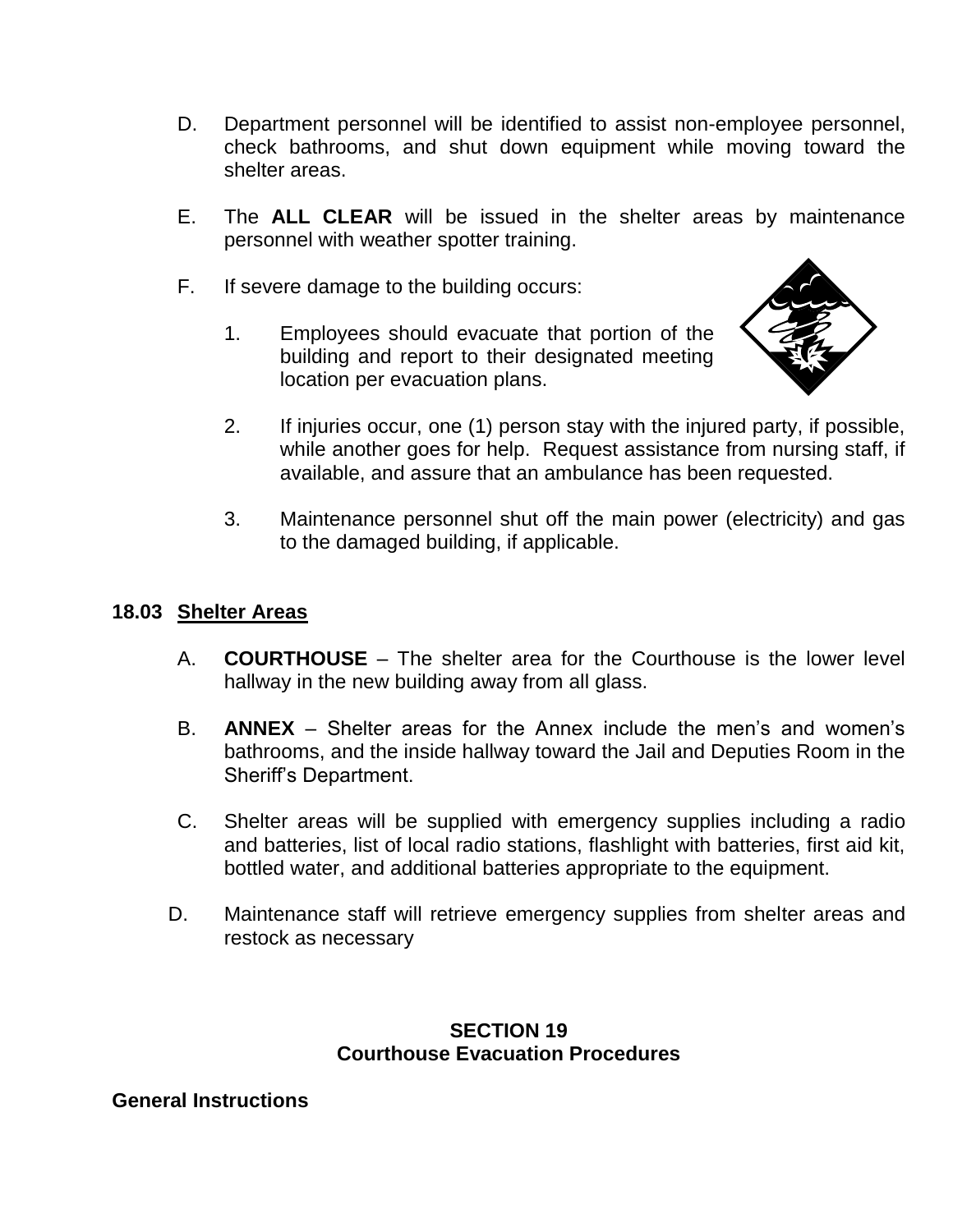- A. Report fires, bomb threats or other emergency reasons the Courthouse should be evacuated by calling 911.
- B. The most important factor is the safety of the people.
- C. Everyone must leave the building when the evacuation alarm sounds, even if the alarm is a drill.
- D. Exit using the closest door that appears to be safe.
- E. Courthouse fire equipment is intended only for containing small fires or escaping to safety.

# **Responsibilities**

In case of fire, all custodians will meet to verify the alarm by going to the alarm panels located by the main entrance by the health department. There you can determine who stays outside to wait for the fire department and who will check out the alarm. After reading the panels, go to the area if you think you can do it without putting yourself in danger to verify the alarm and report your findings to the fire or sheriff department as soon as possible. If the fire can be contained by using a fire extinguisher, do so as long as you feel safe doing it. If not, help escort non-employees and employees outside. Do not leave the area. Stay close by to inform the fire department where the fire is located in the building. The custodial staff knows the layout of the courthouse better than most anyone else. After reporting to the firemen, go across the street to the Annex and report to the EOC meeting room. The fire or sheriff department will let the administrator or department heads know when and if employees may go back inside.

If the evacuation is because of a bomb threat, do not pick up any boxes, bags, briefcases or anything unusual. Help escort people outside and report any unusual objects you might have seen to the sheriff department. They will give the "all clear" sign.

## **SECTION 20 Courthouse Lock Down Procedures**

#### **General Instructions**

- A. A lock down is called when someone is threatening or has used a weapon, in the courthouse.
- B. Report someone who is threatening staff or consumers with a weapon by calling 911.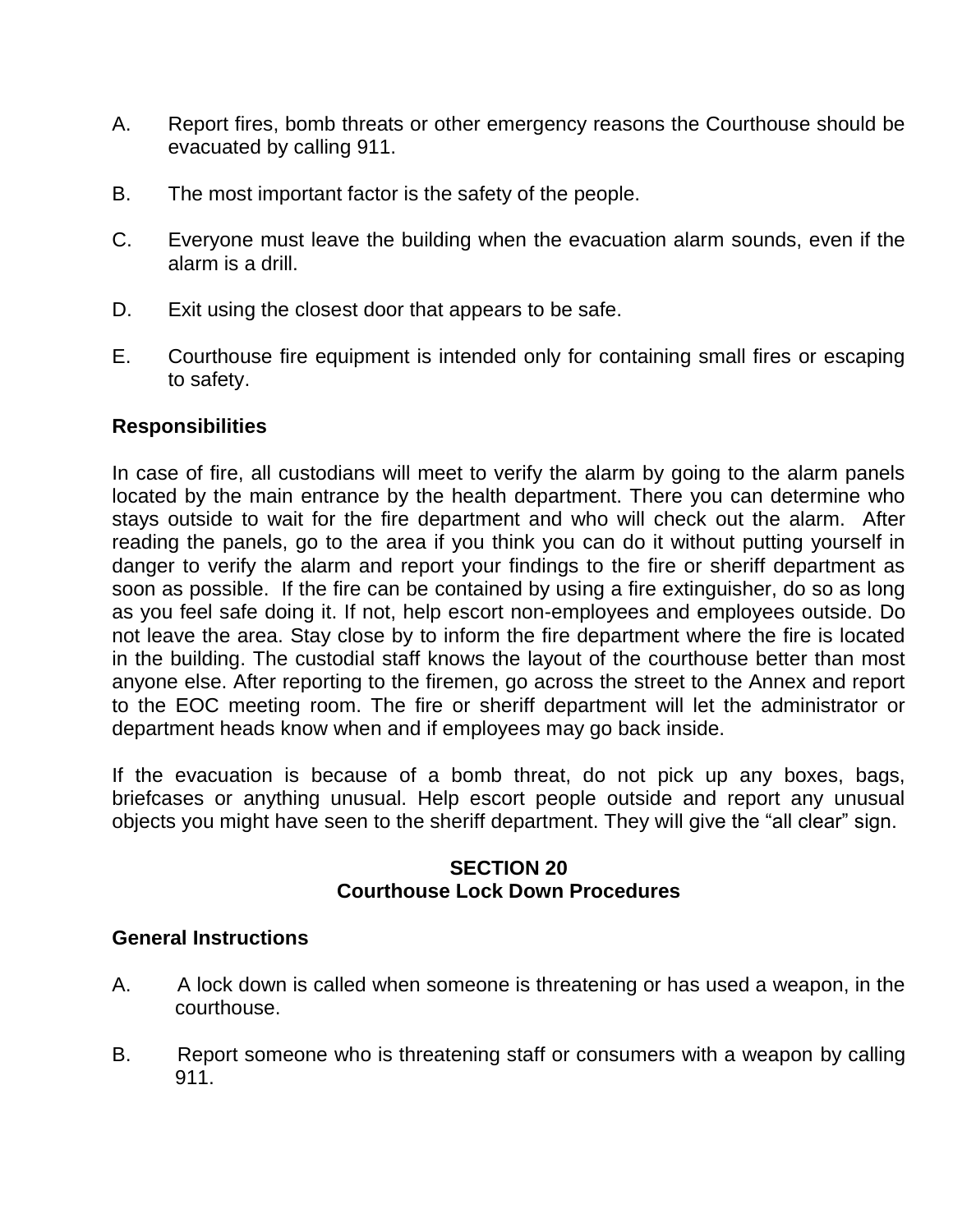C. Generally, everyone should stay where they are in the building, unless you are near the perpetrator and can reasonably evacuate that area, even if the alarm is a drill.

#### **Responsibilities**

All custodians will go into the nearest office and follow their procedures. When going in another office, if you see someone you know that is not the perpetrator, you may bring him/her with you. Let the department head or whomever is in charge at the time know what's going on. Do not unlock the doors for any reason until notified by telephone from the Sheriff's Department. They will be the ones to give the "all clear" sign.

# **EMPLOYEE SIGNATURE PAGE**

I have read the Bayfield County Employee Safety Handbook and understand my responsibilities as an employee.

#### **Responsibilities of Employee:**

- A. To be knowledgeable of the guidelines and requirements of the Bayfield County Employee Safety Handbook and to comply with the handbook guidelines, including any additional guidelines developed for the employee's specific department or work area.
- B. Assist in training new employees in safety guidelines and safe work procedures when requested by the employee's Supervisor or Department Head.
- C. To report all job related injuries, accidents, or illnesses to Supervisors immediately, or as soon as feasibly possible.
- D. To assist management in compiling information needed to file complete and accurate accident report.
- E. Report potentially hazardous work situations, including suggestions, for correcting the condition(s) to Supervisors.
- F. Utilize and maintain County safety equipment and immediately report defective or dangerous equipment to Supervisors.
- G. Adhere to safe work procedures on the job.